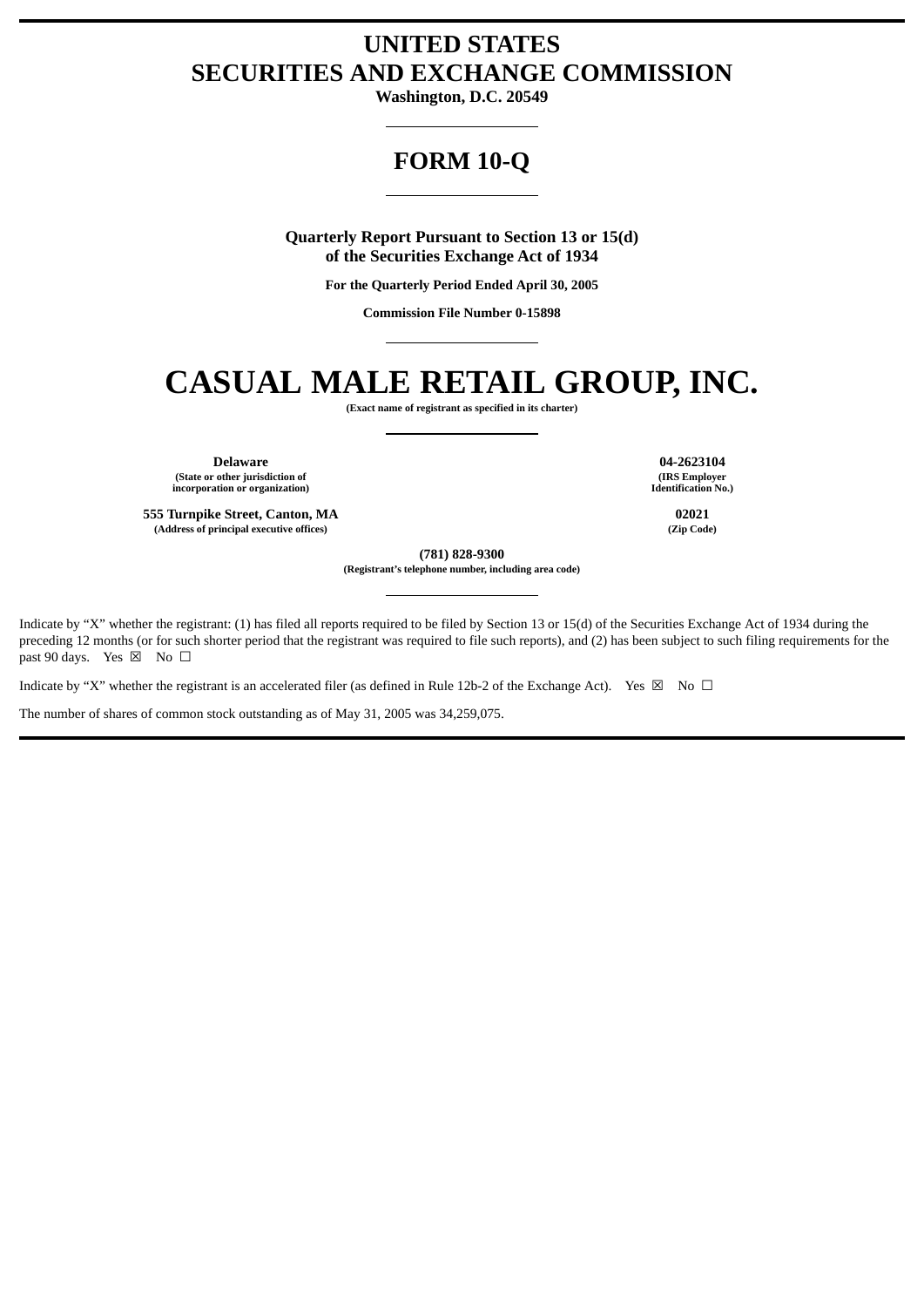# **CASUAL MALE RETAIL GROUP, INC. CONSOLIDATED BALANCE SHEETS**

(In thousands, except share data)

|                                                                                                                            |     | April 30, 2005 |    | <b>January 29, 2005</b> |
|----------------------------------------------------------------------------------------------------------------------------|-----|----------------|----|-------------------------|
|                                                                                                                            |     | (unaudited)    |    |                         |
| <b>ASSETS</b>                                                                                                              |     |                |    |                         |
| Current assets:                                                                                                            |     |                |    |                         |
| Cash and cash equivalents                                                                                                  | \$  | 5,816          | \$ | 5,731                   |
| Accounts receivable                                                                                                        |     | 3,719          |    | 4,238                   |
| Inventories                                                                                                                |     | 92,160         |    | 79,858                  |
| Prepaid expenses and other current assets                                                                                  |     | 3,378          |    | 4,940                   |
| Total current assets                                                                                                       |     | 105,073        |    | 94,767                  |
| Property and equipment, net of accumulated depreciation and amortization                                                   |     | 73,716         |    | 74,651                  |
| Other assets:                                                                                                              |     |                |    |                         |
| Goodwill                                                                                                                   |     | 53,239         |    | 53,339                  |
| Other intangible assets                                                                                                    |     | 35,978         |    | 36,010                  |
| Other assets                                                                                                               |     | 9,037          |    | 9,021                   |
|                                                                                                                            |     |                |    |                         |
| <b>Total assets</b>                                                                                                        | \$. | 277,043        | \$ | 267,788                 |
|                                                                                                                            |     |                |    |                         |
| <b>LIABILITIES AND STOCKHOLDERS' EQUITY</b>                                                                                |     |                |    |                         |
| Current liabilities:                                                                                                       |     |                |    |                         |
| Current portion of long-term debt                                                                                          | \$  | 5,698          | \$ | 6,362                   |
| Accounts payable                                                                                                           |     | 29,986         |    | 27,110                  |
| Accrued expenses and other current liabilities                                                                             |     | 21,401         |    | 19,783                  |
| Notes payable                                                                                                              |     | 27,401         |    | 19,311                  |
| Total current liabilities                                                                                                  |     | 84,486         |    | 72,566                  |
|                                                                                                                            |     |                |    |                         |
| Long-term liabilities:                                                                                                     |     |                |    |                         |
| Long-term debt, net of current portion                                                                                     |     | 116,820        |    | 117,784                 |
| Other long-term liabilities                                                                                                |     | 476            |    | 474                     |
| Total long-term liabilities                                                                                                |     | 117,296        |    | 118,258                 |
|                                                                                                                            |     |                |    |                         |
| Stockholders' equity:                                                                                                      |     |                |    |                         |
| Preferred stock, \$0.01 par value, 1,000,000 shares authorized, none outstanding at April 30, 2005 and January 29,<br>2005 |     |                |    |                         |
| Common stock, \$0.01 par value, 75,000,000 shares authorized, 39,424,101 and 39,398,947 shares issued at April             |     |                |    |                         |
| 30, 2005 and January 29, 2005, respectively                                                                                |     | 394            |    | 394                     |
|                                                                                                                            |     | 154,859        |    | 154,693                 |
| Additional paid-in capital<br>Accumulated deficit                                                                          |     | (56, 522)      |    |                         |
| Treasury stock at cost, 5,171,930 shares at April 30, 2005 and January 29, 2005, respectively                              |     |                |    | (54, 641)               |
| Accumulated other comprehensive loss                                                                                       |     | (23, 362)      |    | (23, 362)               |
|                                                                                                                            |     | (108)          |    | (120)                   |
| Total stockholders' equity                                                                                                 |     | 75,261         |    | 76,964                  |
| Total liabilities and stockholders' equity                                                                                 |     | \$277,043      | \$ | 267,788                 |
|                                                                                                                            |     |                |    |                         |

*The accompanying notes are an integral part of the consolidated financial statements.*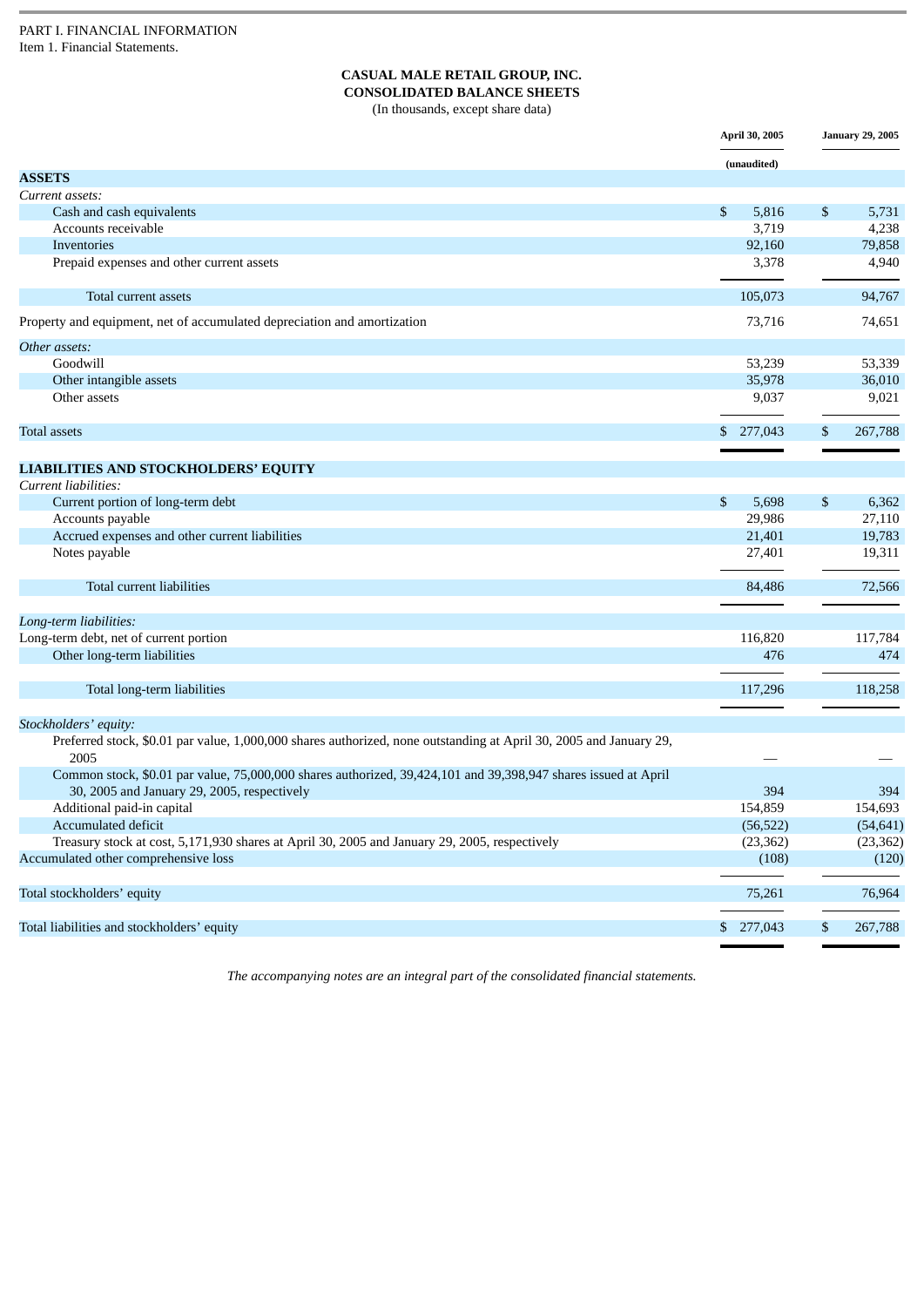# **CASUAL MALE RETAIL GROUP, INC. CONSOLIDATED STATEMENTS OF OPERATIONS** (In thousands, except per share data)

(Unaudited)

|                                                                           |                | <b>Three Months Ended</b> |
|---------------------------------------------------------------------------|----------------|---------------------------|
|                                                                           | April 30, 2005 | May 1, 2004               |
| <b>Sales</b>                                                              | \$<br>97,298   | \$84,175                  |
| Cost of goods sold, including occupancy                                   | 57,059         | 50,449                    |
| Gross profit                                                              | 40,239         | 33,726                    |
| Expenses:                                                                 |                |                           |
| Selling, general and administrative                                       | 37,162         | 33,153                    |
| Depreciation and amortization                                             | 2,978          | 2,221                     |
| <b>Total expenses</b>                                                     | 40,140         | 35,374                    |
|                                                                           |                |                           |
| Operating income (loss)                                                   | 99             | (1,648)                   |
| Interest expense, net                                                     | (1,980)        | (2, 179)                  |
| Loss from continuing operations before minority interest and income taxes | (1,881)        | (3,827)                   |
| Minority interest                                                         |                | (347)                     |
| Income taxes                                                              |                |                           |
| Loss from continuing operations                                           | (1,881)        | (3,480)                   |
| Loss from discontinued operations                                         |                | (1,614)                   |
| Net loss                                                                  | \$<br>(1,881)  | (5,094)                   |
|                                                                           |                |                           |
| Net loss per share - basic and diluted<br>Loss from continuing operations | \$<br>(0.05)   | \$<br>(0.10)              |
| Loss from discontinued operations                                         | 0.00           | (0.05)                    |
|                                                                           |                |                           |
| Net loss                                                                  | \$<br>(0.05)   | \$<br>(0.15)              |
| Weighted average number of common shares outstanding                      |                |                           |
| - Basic and diluted                                                       | 34.234         | 35,126                    |

The accompanying notes are an integral part of the consolidated financial statements.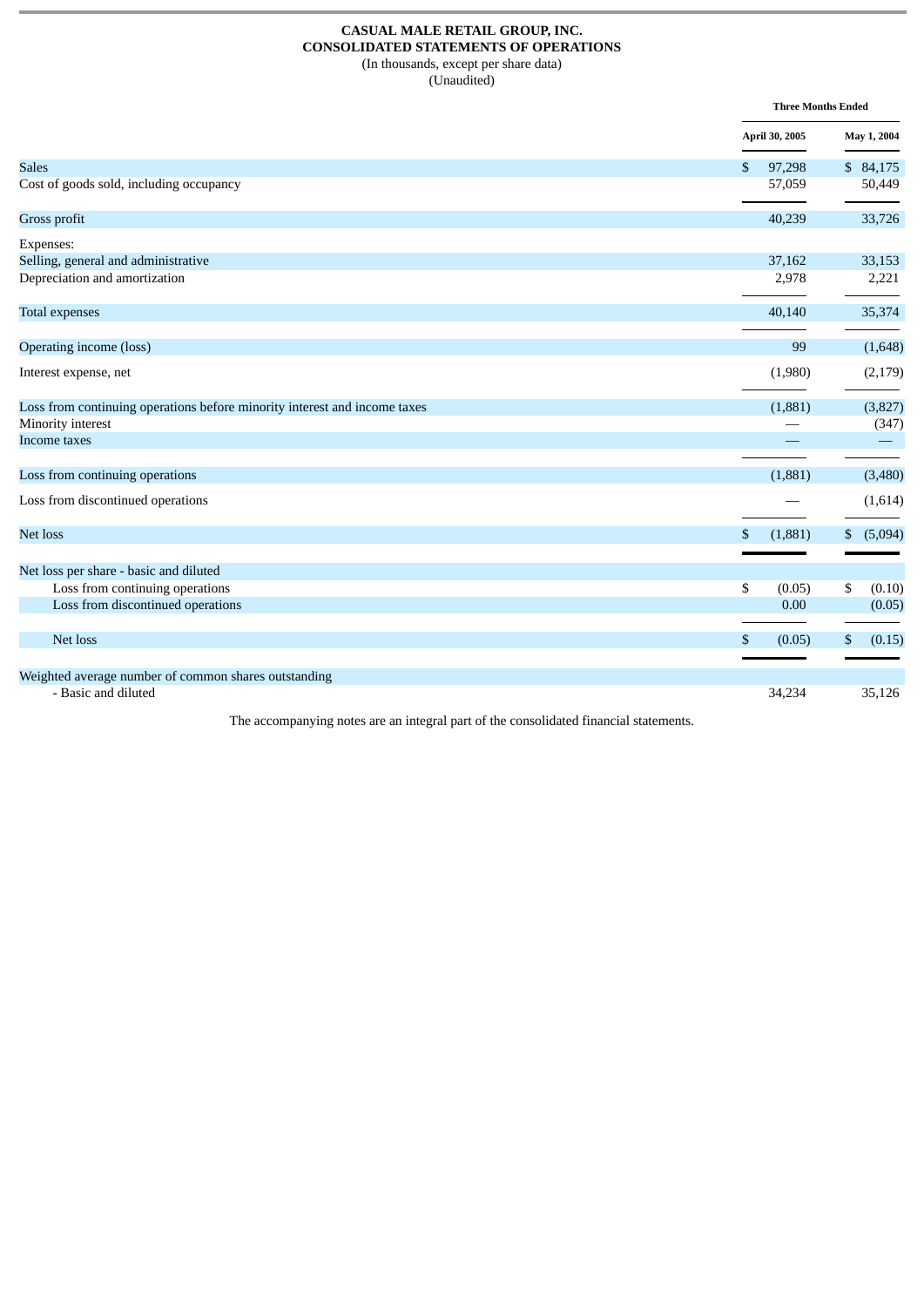## **CASUAL MALE RETAIL GROUP, INC. CONSOLIDATED STATEMENTS OF CASH FLOWS** (In thousands)

(Unaudited)

|                                                                              |                | <b>Three Months Ended</b> |
|------------------------------------------------------------------------------|----------------|---------------------------|
|                                                                              | April 30, 2005 | May 1, 2004               |
| Cash flows from operating activities:                                        |                |                           |
| Net loss                                                                     | \$<br>(1,881)  | $\mathbb{S}$<br>(5,094)   |
| Adjustments to reconcile net loss to net cash used for operating activities: |                |                           |
| Loss from discontinued operations                                            |                | 1,614                     |
| Depreciation and amortization                                                | 2,978          | 2,221                     |
| Accretion of warrants                                                        |                | 70                        |
| Issuance of common stock to related party                                    | 51             | 50                        |
| Issuance of common stock to Board of Directors                               | 3              | 33                        |
| Minority interest                                                            |                | 347                       |
| Loss on disposal of fixed assets                                             | 105            | 17                        |
| Changes in operating assets and liabilities:                                 |                |                           |
| Accounts receivable                                                          | 519            | (426)                     |
| Inventories                                                                  | (12, 302)      | (10, 849)                 |
| Prepaid expenses                                                             | 1,562          | (5, 176)                  |
| Other assets                                                                 | (268)          | 468                       |
| Accounts payable                                                             | 2,876          | 5,010                     |
| Accrued expenses and other current liabilities                               | 1.630          | 1,536                     |
| Net cash used for operating activities                                       | (4, 727)       | (10, 179)                 |
| Cash flows from investing activities:                                        |                |                           |
| Additions to property and equipment                                          | (1,763)        | (4, 343)                  |
| Net cash used for investing activities                                       | (1,763)        | (4, 343)                  |
|                                                                              |                |                           |
| Cash flows from financing activities:                                        |                |                           |
| Net borrowings (repayments) under credit facility                            | 8.090          | 12,174                    |
| Principal payments on long-term debt                                         | (1,629)        | (232)                     |
| Issuance of common stock under option program and warrants                   | 114            | 582                       |
| Net cash provided by financing activities                                    | 6,575          | 12,524                    |
| Net change in cash and cash equivalents                                      | 85             | (1,998)                   |
| Cash and cash equivalents:                                                   |                |                           |
| Beginning of the period                                                      | 5,731          | 4,179                     |
| End of the period                                                            | 5,816<br>\$    | \$<br>2,181               |
|                                                                              |                |                           |

The accompanying notes are an integral part of the consolidated financial statements.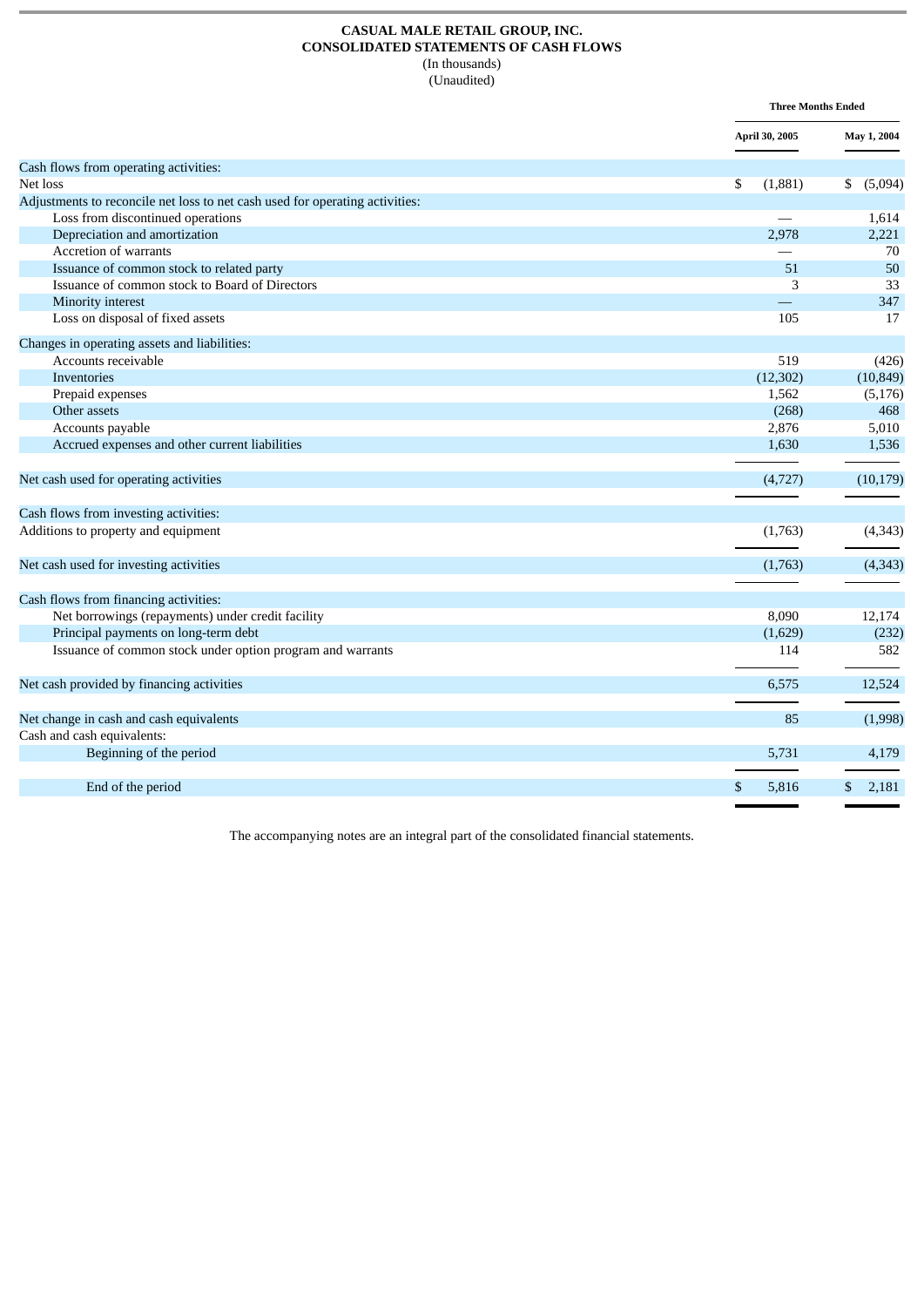#### **CASUAL MALE RETAIL GROUP, INC, Notes to Consolidated Financial Statements**

#### **1. Basis of Presentation**

In the opinion of management of Casual Male Retail Group, Inc., a Delaware corporation (the "Company"), the accompanying unaudited consolidated financial statements contain all adjustments necessary for a fair presentation of the interim financial statements. These financial statements do not include all disclosures associated with annual financial statements and, accordingly, should be read in conjunction with the notes to the Company's audited consolidated financial statements for the fiscal year ended January 29, 2005 (included in the Company's Annual Report on Form 10-K, which was filed with the Securities and Exchange Commission on April 11, 2005).

The information set forth in these statements may be subject to normal year-end adjustments. The information reflects all adjustments that, in the opinion of management, are necessary to present fairly the Company's results of operations, financial position and cash flows for the periods indicated. The preparation of financial statements in conformity with accounting principles generally accepted in the United States requires management to make estimates and assumptions that affect the reported amounts of assets and liabilities and disclosure of contingent assets and liabilities at the date of the financial statements and the reported amounts of revenues and expenses during the reporting period. The Company's business historically has been seasonal in nature, and the results of the interim periods presented are not necessarily indicative of the results to be expected for the full year.

The results of operations for the first quarter of fiscal 2005 include the operations since October 30, 2004 of Rochester Big & Tall Clothing, which is discussed in full in Note 2 below. The results of operations for the first quarter of fiscal 2004 include the operating results from the Company's Ecko Unltd.<sup>®</sup> joint venture which was sold during the second quarter of fiscal 2004. Discontinued operations for the first quarter of fiscal 2004 include the results of operations from the Company's Levi's®/Dockers® business which was divested during fiscal 2004.

Certain amounts for the three months ended May 1, 2004 have been reclassified to conform to the presentation for the three months ended April 30, 2005. These adjustments relate to the reclassification for discontinued operations in accordance with the provisions of Statement of Financial Accounting Standards ("SFAS") No. 144, *Accounting for the Impairment or Disposal of Long-Lived Assets* ("SFAS 144"). For further discussion regarding discontinued operations, see Note 5 below.

The Company's fiscal year is a 52- or 53- week period ending on the Saturday closest to January 31. Fiscal 2005 is a 52-week period ending on January 28, 2006.

# **2. Acquisition of Rochester Big & Tall Clothing**

On October 29, 2004, the Company completed the acquisition of substantially all of the assets of Rochester Big & Tall Clothing (the "Rochester Acquisition"). The purchase price was \$15.0 million in cash and the assumption of bank and subordinated debt of approximately \$5.0 million, in addition to the assumption of identified operating liabilities such as accounts payable and accrued liabilities. The \$5.0 million that the Company assumed in subordinated debt from Rochester was paid in full on October 29, 2004. There is a potential payment over a three-year period of an additional \$4.0 million, which is subject to an earn-out provision.

**Debit (credit)**

The Company has allocated the purchase price as follows:

|                                                             |                | <b>Depit (Credit)</b><br>(in thousands) |
|-------------------------------------------------------------|----------------|-----------------------------------------|
| Cash and cash equivalents                                   | $\mathfrak{S}$ | 860                                     |
| Accounts receivable                                         |                | 28                                      |
| Inventory                                                   |                | 14,893                                  |
| Prepaid expenses                                            |                | 749                                     |
| Property and equipment                                      |                | 3,189                                   |
| Other assets                                                |                | 467                                     |
| Goodwill                                                    |                | 2,562                                   |
| Trademarks                                                  |                | 4,000                                   |
| Other intangibles                                           |                | 1,581                                   |
| Accounts payable                                            |                | (3,907)                                 |
| Accrued expenses and other current liabilities              |                | (4, 146)                                |
| Accrual for estimated transaction and severance costs       |                | (350)                                   |
| Total cash paid for assets acquired and liabilities assumed | \$             | 19,926                                  |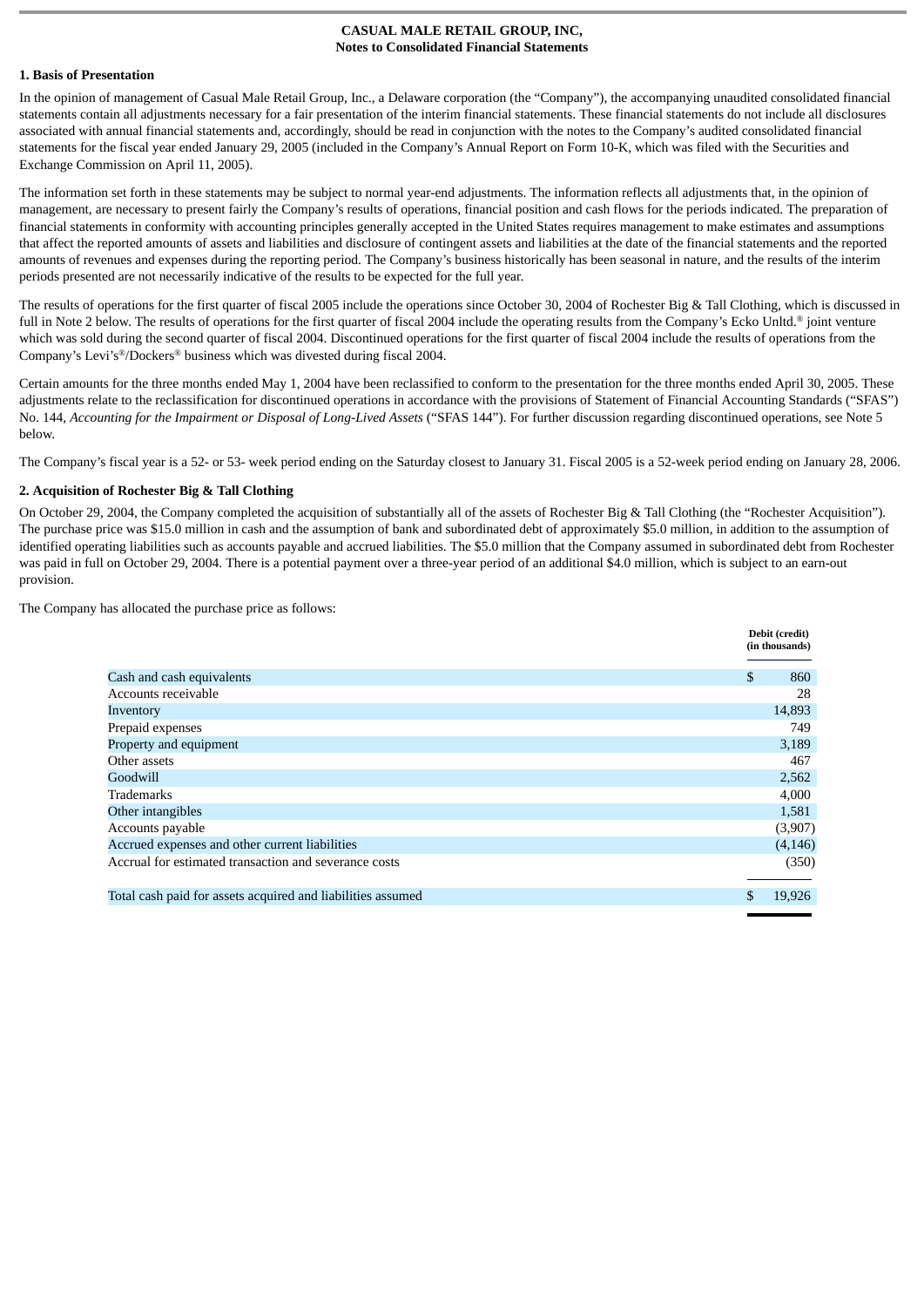The Company financed the transaction with a \$7.5 million term loan from Bank of America Retail Group, Inc., together with borrowings on its existing credit facility, which was amended in connection with the acquisition. See Note 3 for a detailed discussion of the borrowings.

# **3. Debt**

Credit Agreement with Bank of America Retail Group, Inc*.*

On October 29, 2004, in connection with the financing of the Rochester Acquisition, the Company amended its credit facility with Bank of America Retail Group, Inc. (the "Amended Credit Facility"). The Amended Credit Facility continues to principally provide for a total commitment of \$90 million with the ability to issue documentary and standby letters of credits of up to \$20 million. The maturity date of the Amended Credit Facility was extended to October 29, 2007 and is subject to prepayment penalties through October 29, 2006. Borrowings under the Amended Credit Facility bear interest at variable rates based on Bank of America's prime rate or the London Interbank Offering Rate ("LIBOR") and vary depending on the Company's levels of excess availability. The amendment lowered the Company's interest costs under the Amended Credit Facility by approximately 25 basis points depending on its level of excess availability. The Company's ability to borrow under the Amended Credit Facility is determined using an availability formula based on eligible assets, with increased advance rates based on seasonality.

The Company's obligations under the Amended Credit Facility continue to be secured by a lien on all of its assets. The Amended Credit Facility includes certain covenants and events of default customary for credit facilities of this nature, including change of control provisions and limitations on payment of dividends by the Company. The Company is also subject to a financial covenant requiring minimum levels of EBITDA if a minimum excess availability level of \$12.5 million is not maintained. The Company was in compliance with all debt covenants under the Credit Facility at April 30, 2005.

At April 30, 2005, the Company had borrowings outstanding under the Amended Credit Facility of \$27.4 million and outstanding standby letters of credit of \$2.0 million, with no outstanding documentary letters of credit. Average borrowings outstanding under this facility during the first three months of fiscal 2005 were approximately \$23.8 million, resulting in an average unused excess availability of approximately \$36.9 million. Unused excess availability at April 30, 2005 was \$42.9 million.

The fair value of amounts outstanding under the Amended Credit Facility approximates the carrying value at April 30, 2005. At the Company's option, any portion of the outstanding borrowings can be converted to LIBOR-based contracts; the remainder bears interest based on prime. At April 30, 2005, the primebased borrowings interest rate was 6.00% and the Company had approximately \$20.5 million of borrowing converted to LIBOR contracts with interest rates ranging from 4.64% to 4.80%.

#### *Other Long-Term Debt*

Components of other long-term debt are as follows *(in thousands)*:

|                                                   | April 30, 2005 |               | <b>January 29, 2005</b> |
|---------------------------------------------------|----------------|---------------|-------------------------|
| 5% convertible senior subordinated notes due 2024 | \$100,000      | S.            | 100,000                 |
| 5% senior subordinated notes due 2007             | 5,500          |               | 6,874                   |
| Term loan                                         | 7,500          |               | 7,500                   |
| Mortgage note                                     | 9,518          |               | 9.772                   |
|                                                   |                |               |                         |
| Total other long-term debt                        | 122,518        |               | 124,146                 |
| Less: current portion of long-term debt           | (5,698)        |               | (6, 362)                |
|                                                   |                |               |                         |
| Other long-term debt, less current portion        | \$ 116,820     | <sup>\$</sup> | 117,784                 |
|                                                   |                |               |                         |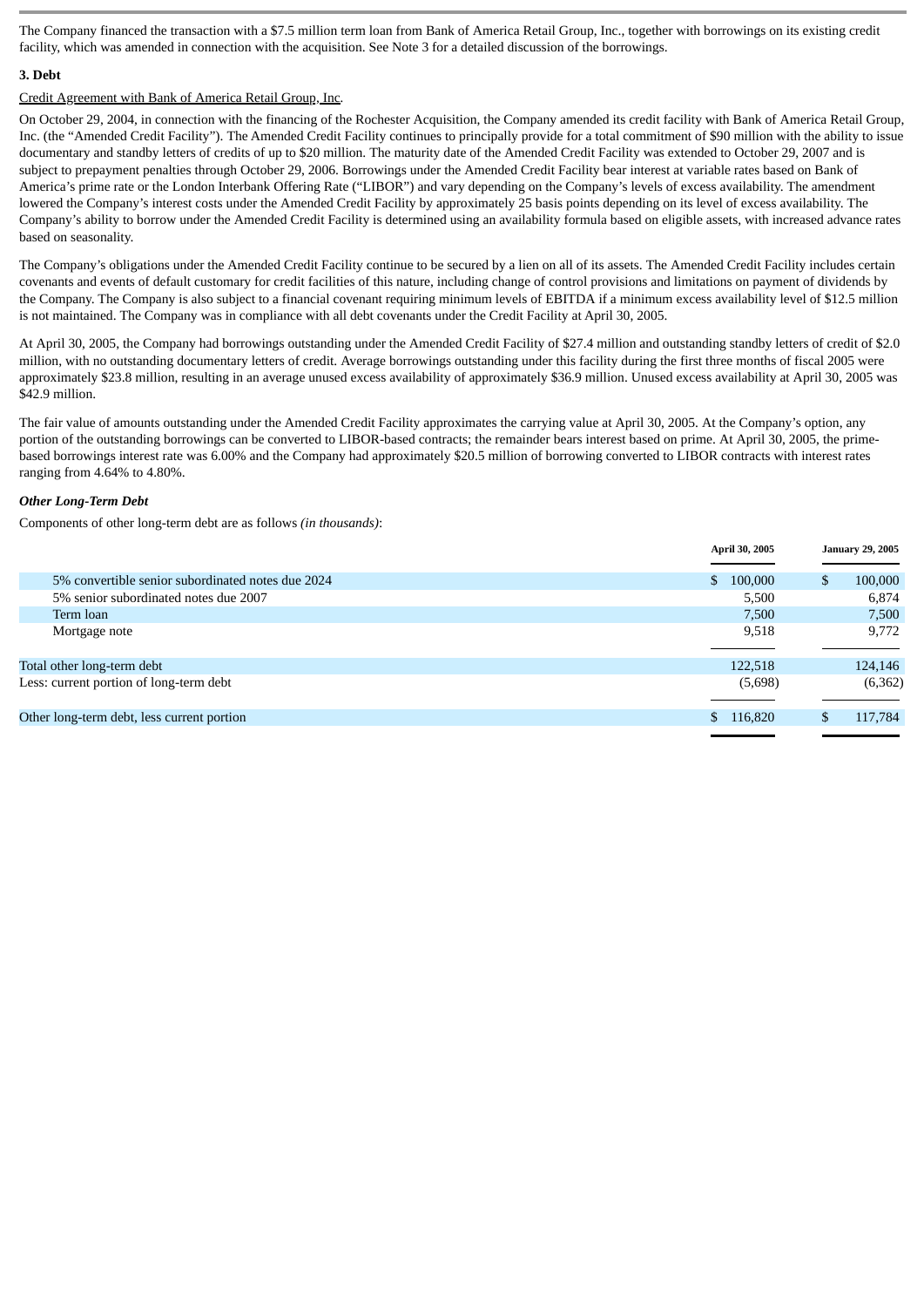# **4. Equity**

### Earnings Per Share

SFAS No. 128, *Earnings per Share,* requires the computation of basic and diluted earnings per share. Basic earnings per share is computed by dividing net income (loss) by the weighted average number of shares of Common Stock outstanding during the respective period. Diluted earnings per share is determined by giving effect to the exercise of stock options and certain warrants using the treasury stock method. The following table provides a reconciliation of the number of shares outstanding for basic and diluted earnings per share (*in thousands*):

|                                                                                                                                                                                             | For the three months ended |             |  |
|---------------------------------------------------------------------------------------------------------------------------------------------------------------------------------------------|----------------------------|-------------|--|
|                                                                                                                                                                                             | April 30, 2005             | May 1, 2004 |  |
| Basic weighted average common shares outstanding                                                                                                                                            | 34,234                     | 35,126      |  |
| Stock options, excluding the effect of anti-dilutive options and warrants totaling 2,027 shares and 2,194<br>shares for the three months ended April 30, 2005 and May 1, 2004, respectively |                            |             |  |
| Diluted weighted average common shares outstanding                                                                                                                                          | 34,234                     | 35,126      |  |

In addition, the following potential Common Stock equivalents were also excluded from the computation of diluted earnings per share in each period because the exercise price of such options, warrants and convertible notes was greater than the average market price per share of Common Stock for the respective periods:

|                                                                          |                       | For the three months ended |
|--------------------------------------------------------------------------|-----------------------|----------------------------|
| (in thousands)                                                           | <b>April 30, 2005</b> | May 1, 2004                |
| Options                                                                  | 1,149                 | 469                        |
| Warrants                                                                 | 1,868                 |                            |
| Convertible notes at \$10.65 per share                                   | 9.390                 | 9,390                      |
| Range of exercise prices of such options, warrants and convertible notes | $$6.20 - $10.65$      | $$10.15 - $10.65$          |

The above options, warrants and convertible notes which were outstanding and out-of-the-money at April 30, 2005 expire from June 13, 2005 to April 27, 2024.

#### Stock-Based Compensation

As permitted by SFAS No. 123, the Company currently accounts for share-based payments to its employees and directors using the intrinsic value method as determined under APB No. 25, *Accounting for Stock Issue to Employees*, and, as such, generally recognizes no compensation cost for such payments.

The Company has disclosed the pro forma net loss and per share amounts using the fair value based method. Had compensation costs for the Company's grants for stock-based compensation been determined consistent with SFAS 123, the Company's net loss and loss per share would have been as indicated below:

|                                          |   | For the three months ended    |  |             |  |  |  |
|------------------------------------------|---|-------------------------------|--|-------------|--|--|--|
| (in thousands, except per share amounts) |   | April 30, 2005 <sup>(1)</sup> |  | May 1, 2004 |  |  |  |
| Net $loss - as$ reported                 | S | (1,881)                       |  | \$ (5,094)  |  |  |  |
| Net $loss - pro$ forma                   |   | (1,892)                       |  | \$ (5,470)  |  |  |  |
| Loss per share $-$ diluted as reported   | S | (0.05)                        |  | (0.15)      |  |  |  |
| Loss per share $-$ diluted pro-forma     |   | (0.06)                        |  | (0.16)      |  |  |  |

(1) As discussed in Note 9, the Company accelerated all options outstanding as of January 27, 2005. Accordingly, the only pro forma adjustment for the first quarter of fiscal 2005 related to options granted since January 27, 2005.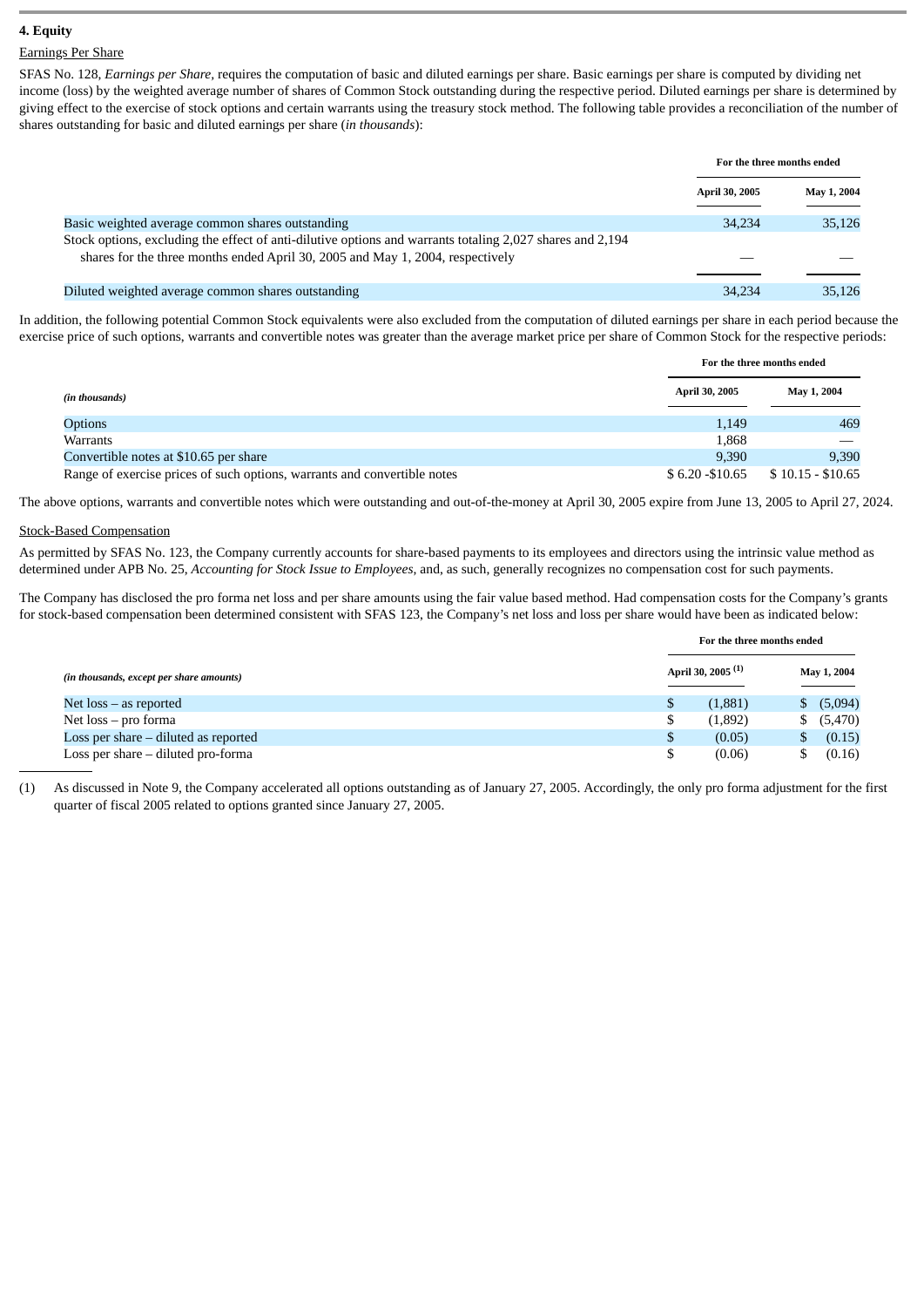The fair value of each option grant is estimated on the date of grant using the Black-Scholes Option Pricing Model with the following weighted-average assumptions used for grants for the three months ended April 30, 2005 and May 1, 2004:

|                            | April 30, 2005 | May 1, 2004 |
|----------------------------|----------------|-------------|
| <b>Expected volatility</b> | 65.0%          | 65.0%       |
| Risk-free interest rate    | 3.97%-4.15%    | 2.70%       |
| Expected life              | 4.5 yrs.       | 4.5 yrs.    |
| Dividend rate              |                |             |

The weighted-average fair value of options granted in the first three months of fiscal 2005 and fiscal 2004 were \$3.35 and \$5.38, respectively.

#### **5. Discontinued Operations**

In fiscal 2004, the Company completed its plan to exit its Levi's®/Dockers® business. In accordance with the provisions of SFAS 144, the Company's operating results for the three months ended May 1, 2004 were reclassed to reflect the operating results for the Company's closed Levi's®/Dockers® stores as discontinued operations.

Due to the consolidated tax position for the three months ended May 1, 2004, no tax benefit or provision was realized on discontinued operations. Below is a summary of the results of operations for these stores for the three months ended May 1, 2004:

|                                              | (in thousands) |         |
|----------------------------------------------|----------------|---------|
|                                              |                |         |
| <b>Sales</b>                                 | \$             | 20,404  |
| Gross margin                                 |                | 3,183   |
| Selling, general and administrative expenses |                | 4,431   |
| Depreciation and amortization                |                | 366     |
| Loss from discontinued operations            | \$             | (1,614) |

#### **6. Income Taxes**

At April 30, 2005, the Company had total gross deferred tax assets of approximately \$43.3 million, which are fully reserved. These tax assets principally relate to federal net operating loss carryforwards that expire from 2017 through 2024. The ability to reduce the Company's corresponding valuation allowance of \$43.3 million in the future is dependent upon the Company's ability to achieve sustained taxable income.

Due to the circumstances described above, no tax benefit has been recognized for the three months ended April 30, 2005.

#### **7. Segment Information**

Through the end of fiscal 2004, the Company operated its business under two reportable segments: (i) the Big & Tall business and (ii) the Other Branded Apparel businesses. Beginning in the first quarter of fiscal 2005, with the divesture of the Company's Other Branded Apparel businesses in fiscal 2004, the Company operates under a single reportable segment, Big & Tall Business.

For the three months ended May 1, 2004, the Big & Tall business segment included the Company's Casual Male Big & Tall retail and outlet stores, and its Casual Male catalog and e-commerce businesses. The Company's Other Branded Apparel business reflect the results of operations of its Ecko Unltd.<sup>®</sup> outlet stores, which were owned and operated through a joint venture with Ecko.Complex, LLC through July 30, 2004 when the Company sold its 50.5% interest in the joint venture to Ecko.Complex, LLC.

The accounting policies of the reportable segments were consistent with the consolidated financial statements of the Company. The Company evaluates individual store profitability in terms of a store's "Operating Income (Loss),"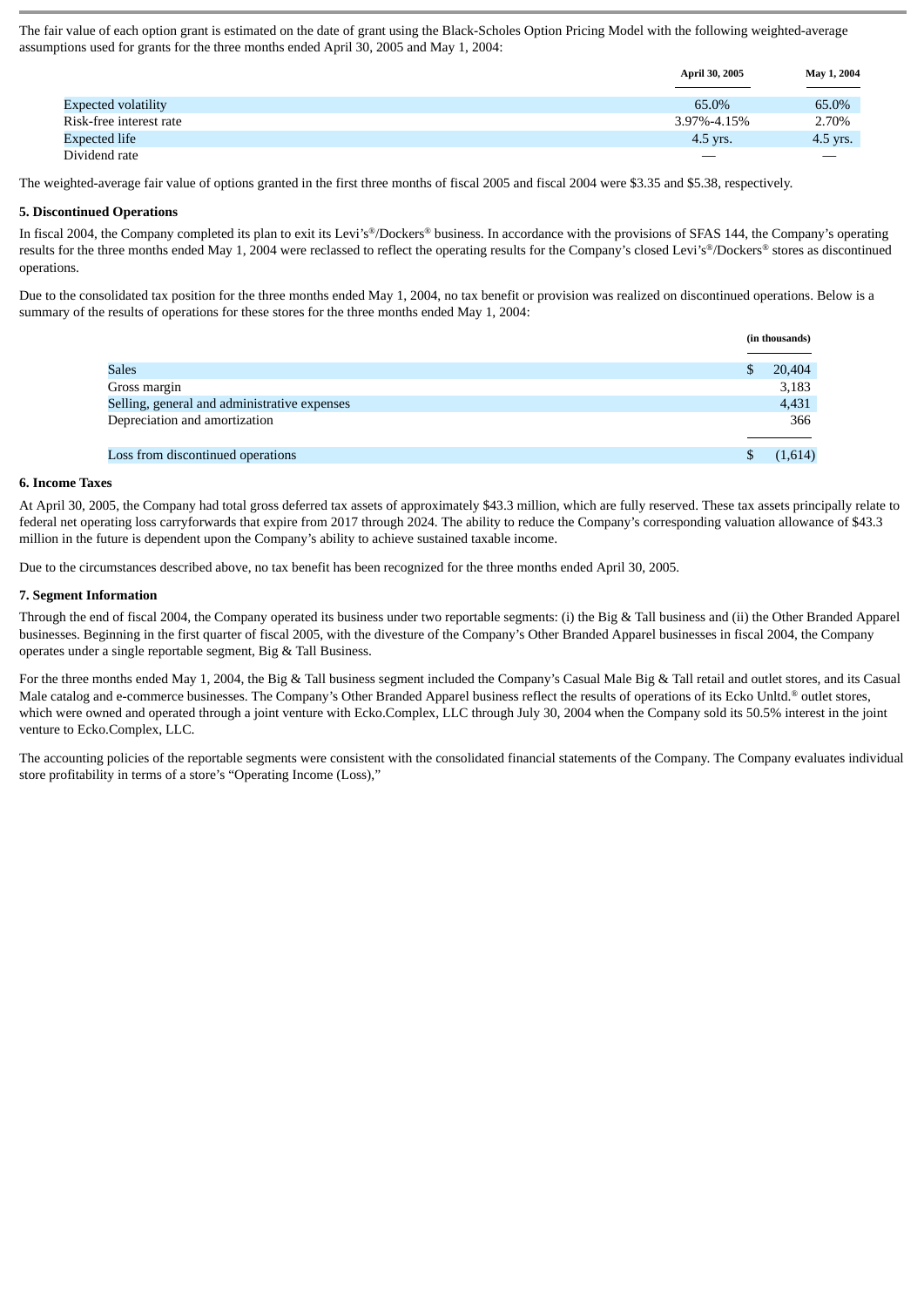which is defined by the Company as gross margin less occupancy costs, direct selling costs and an allocation of indirect selling costs. Below are the results of operations on a segment basis for the three months ended May 1, 2004:

|                                      | For the three months ended<br>May 1, 2004 |                        |    |                                                                   |              |
|--------------------------------------|-------------------------------------------|------------------------|----|-------------------------------------------------------------------|--------------|
|                                      |                                           | Big & Tall<br>business |    | <b>Other Branded</b><br><b>Apparel</b><br>business <sup>(1)</sup> | <b>Total</b> |
| (in millions)                        |                                           |                        |    |                                                                   |              |
| <b>Statement of Operations:</b>      |                                           |                        |    |                                                                   |              |
| <b>Sales</b>                         | \$                                        | 78.1                   | \$ | 6.1                                                               | \$84.2       |
| Gross margin                         |                                           | 31.8                   |    | 1.9                                                               | 33.7         |
| Selling, general and administrative  |                                           | 30.9                   |    | 2.2                                                               | 33.1         |
| Depreciation and amortization        |                                           | 1.9                    |    | 0.3                                                               | 2.2          |
| <b>Operating loss</b>                | \$                                        | (1.0)                  | \$ | (0.6)                                                             | \$ (1.6)     |
| <b>Balance Sheet:</b>                |                                           |                        |    |                                                                   |              |
| Inventories                          | \$                                        | 76.1                   | \$ | 33.7                                                              | \$109.8      |
| Fixed assets                         |                                           | 62.7                   |    | 7.2                                                               | 69.9         |
| Goodwill and other intangible assets |                                           | 81.3                   |    |                                                                   | 81.3         |
| Trade accounts payable               |                                           | 28.9                   |    | 8.2                                                               | 37.1         |
| Capital expenditures                 |                                           | 3.3                    |    | 1.0                                                               | 4.3          |

(1) Balance Sheet amounts for the Company's Other Branded Apparel businesses at May 1, 2004 include assets of the Company's Levi's®/Dockers® outlet stores which were still open at the end of the first quarter of fiscal 2004. The operating results of these stores were reclassed to discontinued operations, see Note 5.

# **8. Related Parties**

#### **Jewelcor Management, Inc.**

Since October 1999, the Company has had an ongoing consulting agreement with Jewelcor Management, Inc. ("JMI") to assist in developing and implementing a strategic plan for the Company and for other related consulting services as may be agreed upon between JMI and the Company. Seymour Holtzman, who became the Company's Chairman of the Board on April 11, 2000, is the beneficial holder of approximately 15.87% of the outstanding Common Stock of the Company (principally held by JMI). He is also the president and chief executive officer, and indirectly, with his wife, the primary shareholder of JMI.

On August 26, 2004, the Compensation Committee of the Board of Directors approved an increase in the annual compensation to JMI pursuant to the consulting agreement, effective May 1, 2004, to \$392,000 from \$326,000. Subsequent to the end of the first quarter of fiscal 2005, on May 9, 2005 the Compensation Committee approved an increase in JMI annual compensation to \$412,000 from \$392,000. JMI will continue to receive an additional \$24,000 per annum for expense reimbursements.

The consulting agreement dated April 29, 2003, and most recently amended on August 26, 2004, is for a three-year term commencing on April 29, 2003 and ending on April 28, 2006. The consulting agreement will automatically renew each year thereafter on its anniversary date for additional one-year terms, unless either party notifies the other at least ninety days prior to such anniversary date that it will not renew such agreement. The consulting agreement with JMI includes a significant disincentive for non-performance, which would require JMI to pay to the Company a penalty equal to 150% of any unearned consulting services.

#### **9. New Accounting Pronouncement**

On December 16, 2004, the FASB issued SFAS No. 123 (revised 2004), *Share-Based Payment* ("SFAS 123R"), which is a revision of SFAS No. 123. The approach in SFAS No. 123R requires all share-based payments to employees, including grants of employee stock options, to be recognized in the income statement based on their fair values. Pro forma disclosure is no longer an alternative.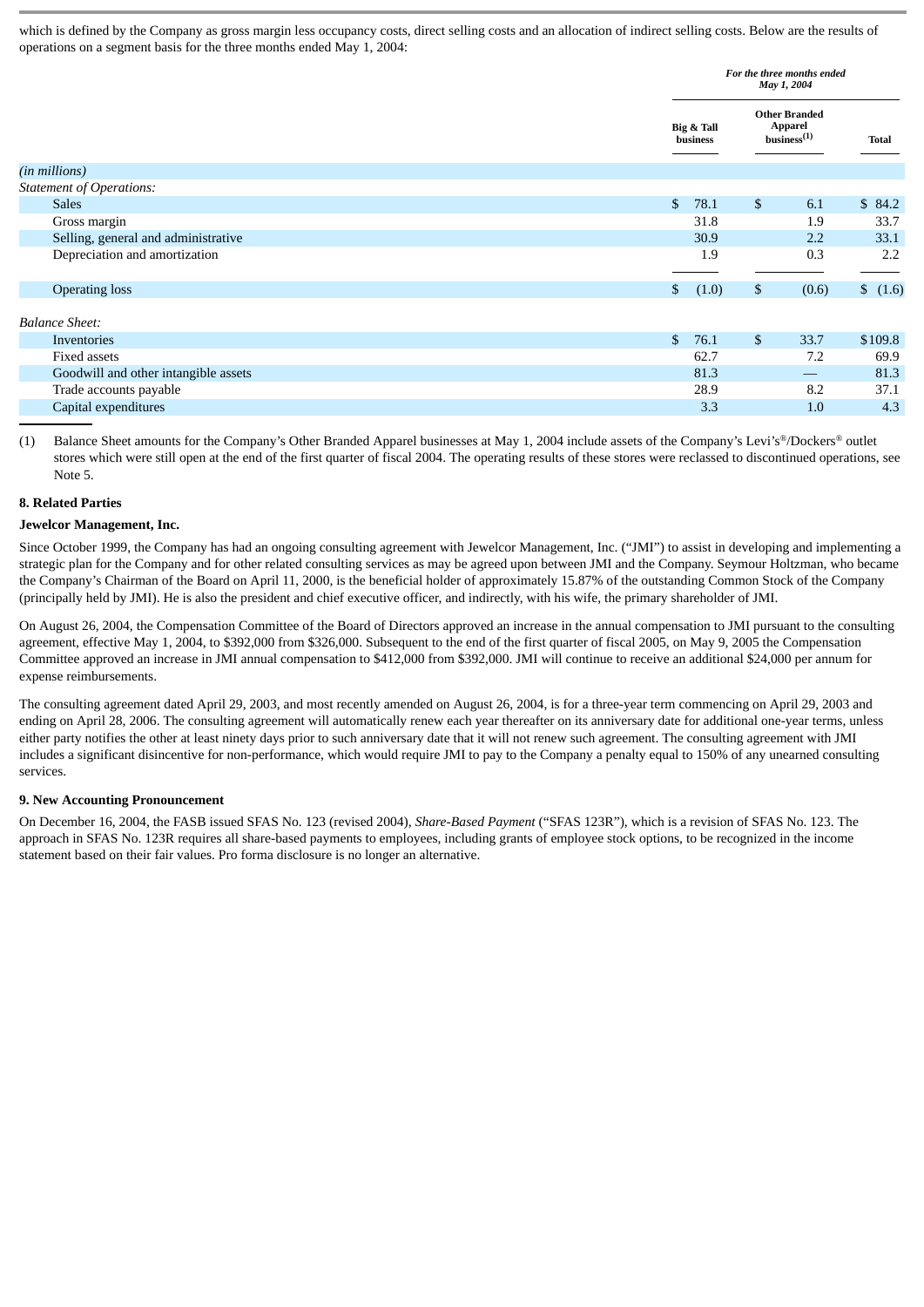SFAS No.123R provides two alternatives for adoption: (1) a "modified prospective" method in which compensation cost is recognized for all awards granted subsequent to the effective date of this statement as well as for the unvested portion of awards outstanding as of the effective date; or (2) a "modified retrospective" method which follows the approach in the "modified prospective" method, but also permits entities to restate prior periods to record compensation cost calculated under SFAS No.123 for the pro forma disclosure. The Company plans to adopt SFAS No.123R using the modified prospective method. Since the Company currently accounts for stock options granted to employees and shares issued under its employee stock purchase plans in accordance with the intrinsic value method permitted under APB Opinion No.25, no compensation expense is currently recognized.

The impact of adopting SFAS No.123R cannot be accurately estimated at this time, as it will depend on the market value and the amount of share based awards granted in future periods. However, had the Company adopted SFAS No.123R in a prior period, the impact would approximate the impact of SFAS No.123 as described in the disclosure of pro forma net income and earnings per share in the Notes to the Consolidated Financial Statements on Form 10-K for the year ended January 29, 2005. SFAS No. 123R also requires that tax benefits received in excess of compensation cost be reclassified from operating cash flows to financing cash flows in the Consolidated Statement of Cash Flows. This change in classification will reduce net operating cash flows and increase net financing cash flows in the periods after adoption.

On January 27, 2005, the Company's Board of Directors approved the vesting of all outstanding and unvested options held by directors, officers and employees under the Company's 1992 Stock Incentive Plan. As a result of the acceleration, options to acquire 1,903,252 shares of the Company's common stock, which otherwise would have vested from time to time over the next three years, became immediately exercisable. This action was taken to eliminate, to the extent permitted, the transition expense that the Company otherwise would incur in connection with the adoption of SFAS No. 123R. Under the accounting guidance of APB 25, the accelerated vesting resulted in a charge for stock-based compensation of approximately \$70,000, which was recognized by the Company in the fourth quarter of fiscal 2004. Additionally, the Company's pro forma disclosure for fiscal 2004 included the effect of this accelerated vesting, as calculated under SFAS 123 rules, of \$6.1 million. Had the Company not accelerated its outstanding options, the remaining unvested portion of the \$6.1 million, which the Company estimated to be \$3.6 million would have otherwise been recognized in the Company's consolidated statements of operations over the following three fiscal years, beginning in fiscal 2005.

On April 14, 2005, the Securities and Exchange Commission announced that it would delay the required implementation of SFAS No. 123R, allowing companies that are not small business issuers to adopt the statement no later than the beginning of the first fiscal year beginning after June 15, 2005. The Company plans to adopt SFAS No. 123R during fiscal 2005.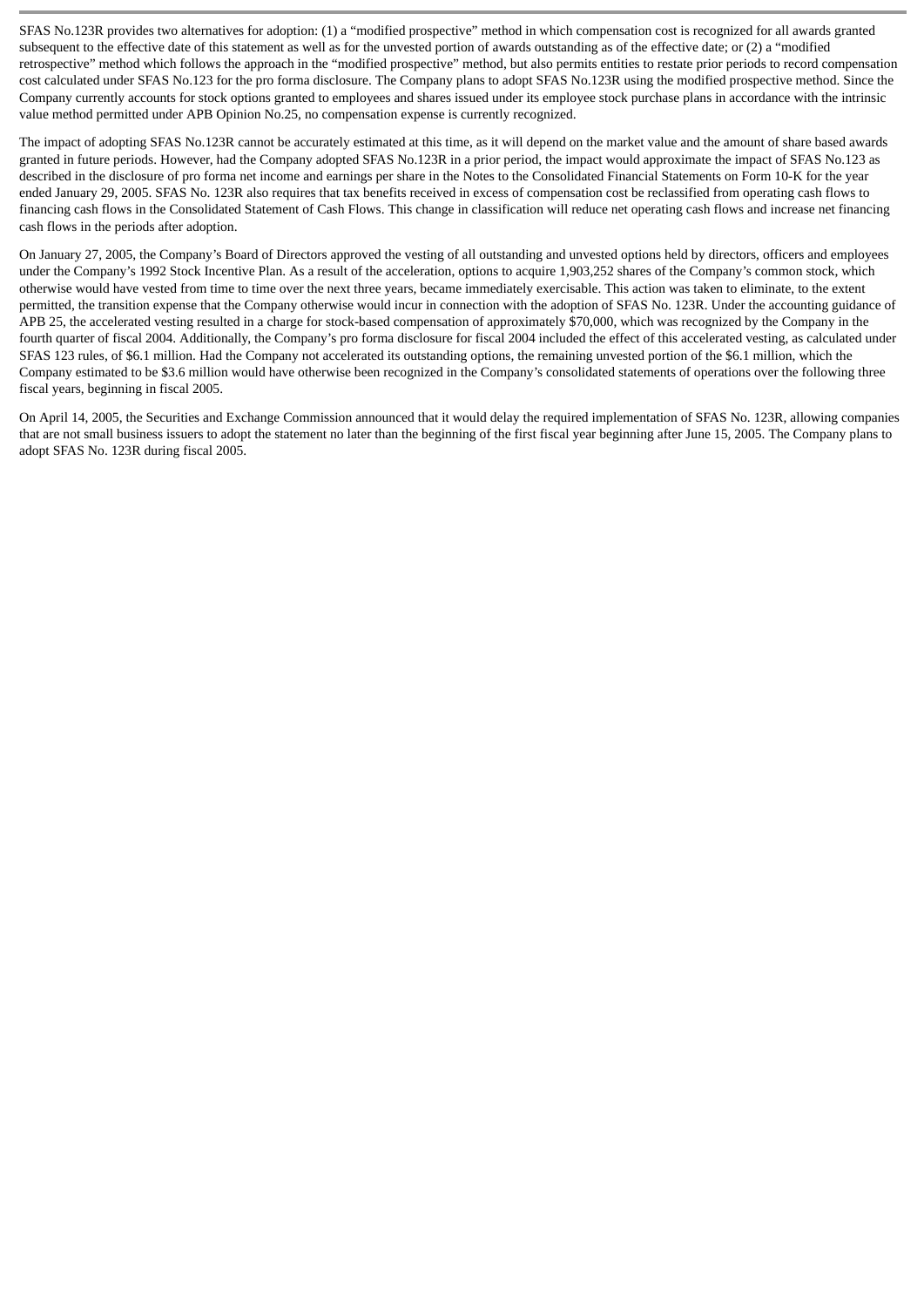# **Item 2. Management's Discussion and Analysis of Financial Condition and Results of Operations. FORWARD-LOOKING STATEMENTS**

Certain statements contained in this Quarterly Report on Form 10-Q constitute "forward-looking statements" within the meaning of the United States Private Securities Litigation Reform Act of 1995. In some cases, forward-looking statements can be identified by the use of forward-looking terminology such as "may," "will," "estimate," "intend," "plan," "continue," "believe," "expect" or "anticipate" or the negatives thereof, variations thereon or similar terminology. The forward-looking statements contained in this Quarterly Report are generally located in the material set forth under the heading "Management's Discussion and Analysis of Financial Condition and Results of Operations," but may be found in other locations as well. These forward-looking statements generally relate to plans and objectives for future operations and are based upon management's reasonable estimates of future results or trends. The forward-looking statements in this Quarterly Report should not be regarded as a representation by the Company or any other person that the objectives or plans of the Company will be achieved. Numerous factors could cause the Company's actual results to differ materially from such forward-looking statements. The Company encourages readers to refer to the Company's Current Report on Form 8-K, previously filed with the Securities and Exchange Commission on April 8, 2005, which identifies certain risks and uncertainties that may have an impact on future earnings and the direction of the Company.

All subsequent written and oral forward-looking statements attributable to the Company or to persons acting on the Company's behalf are expressly qualified in their entirety by the foregoing. These forward-looking statements speak only as of the date of the document in which they are made. The Company disclaims any obligation or undertaking to provide any updates or revisions to any forward-looking statement to reflect any change in its expectations or any change in events, conditions or circumstances in which the forward-looking statement is based.

# **BUSINESS SUMMARY**

Casual Male Retail Group, Inc. together with its subsidiaries (the "Company") is the largest specialty retailer of big and tall men's apparel with retail operations throughout the United States, Canada and London, England. The Company operates 495 Casual Male Big & Tall stores, 13 Casual Male at Sears Canada stores, 22 Rochester Big & Tall stores and a direct to consumer business, which includes a catalog business and two e-commerce sites. The Company is also the exclusive retailer of the Comfort Zone by George Foreman™, GF Sport by George Foreman™ and Signature Collection by George Foreman™.

Unless the context indicates otherwise, all references to "we," "ours," "our," "us" and "the Company" refer to Casual Male Retail Group, Inc. and its consolidated subsidiaries. The Company refers to its fiscal years which end on January 28, 2006 and January 29, 2005 as "fiscal 2005" and "fiscal 2004," respectively.

# **SUMMARY OF SIGNIFICANT EVENTS**

In fiscal 2004, the Company completed the divestiture of its other non-core businesses and for the first time since the Company acquired the Casual Male business in May 2002 operated for the first quarter of fiscal 2005 solely as a big & tall men's apparel retailer. These operating results for the first quarter of fiscal 2005 include the operations of Rochester Big & Tall Clothing ("Rochester"), a 22 store chain with operations in major cities in the United States, as well as a store in London, England, which the Company acquired on October 29, 2004.

The Company's objective since acquiring the Casual Male business in fiscal 2002 was to become the premier retailer in the big & tall industry by (1) improving upon operating efficiencies with lower operating costs and replacement of Casual Male's antiquated systemic infrastructure, (2) updating Casual Male's merchandise assortments with a balanced mix of branded and private label merchandise addressing the wardrobe needs of its niche consumer base and (3) divesting the Company's other businesses to enable strategic focus towards the Company's core business. The Company made substantial steps over the past year toward achieving its overall goal by clearly defining the Company and its business as a specialty retailer of big and tall men's apparel.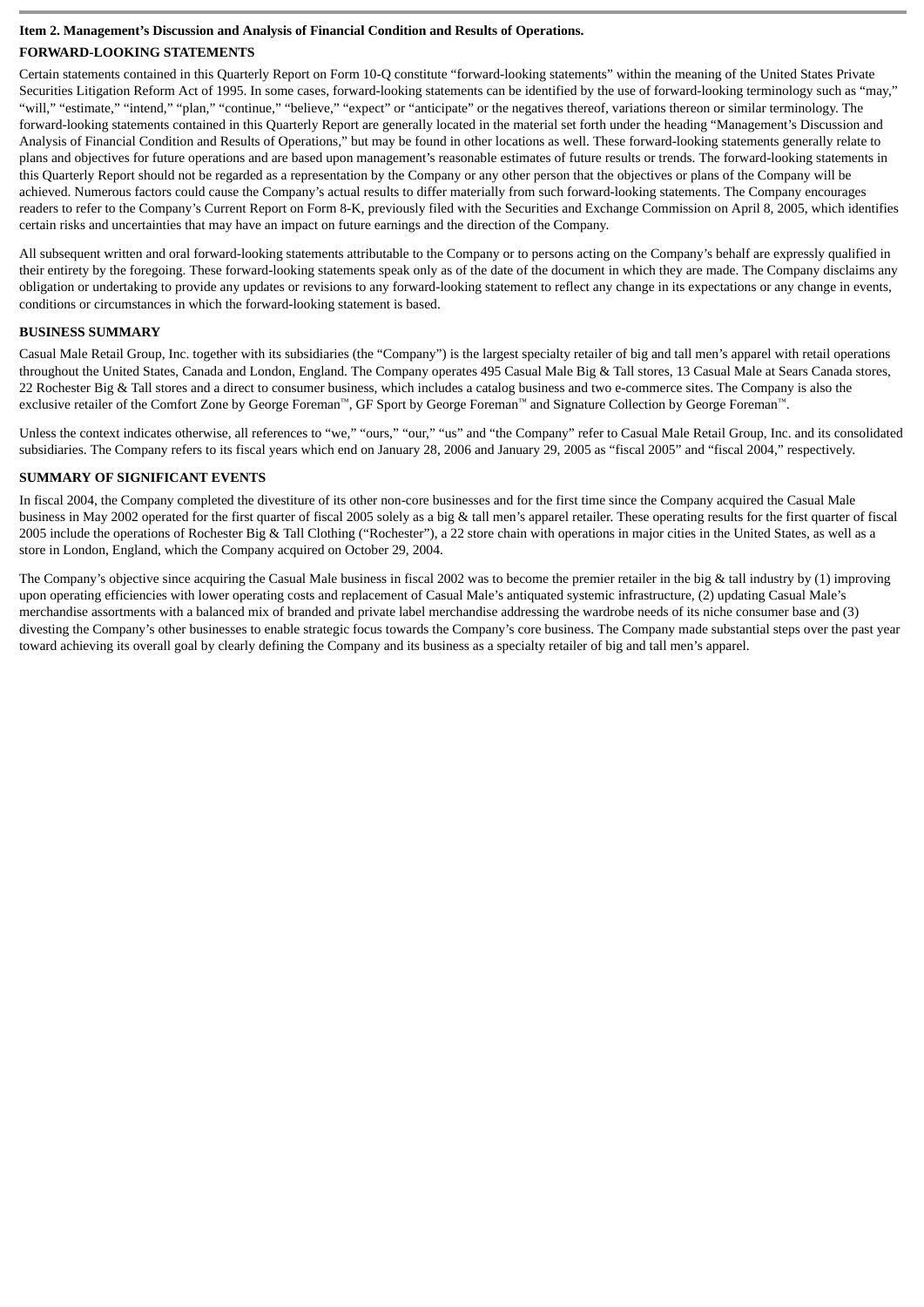#### **STORE CLOSINGS/DISCONTINUED OPERATIONS**

In accordance with the provisions of Statement of Financial Accounting Standard ("SFAS") No. 144, *Accounting for the Impairment or Disposal of Long-Lived Assets* ("SFAS No. 144"), results of operations for the first three months ending May 1, 2004 for the Company's closed Levi's®/Dockers® outlet stores have been presented as discontinued operations.

#### **RESULTS OF OPERATIONS**

For the three months ended:

|                                              |                                 | April 30, 2005                                        |                         |                                 | May 1, 2004                                           |                         |  |  |
|----------------------------------------------|---------------------------------|-------------------------------------------------------|-------------------------|---------------------------------|-------------------------------------------------------|-------------------------|--|--|
| (in millions)                                | Big & Tall<br><b>Businesses</b> | Other<br><b>Branded</b><br>Apparel<br><b>Business</b> | <b>Total</b><br>Company | Big & Tall<br><b>Businesses</b> | Other<br><b>Branded</b><br>Apparel<br><b>Business</b> | <b>Total</b><br>Company |  |  |
|                                              |                                 |                                                       |                         |                                 |                                                       |                         |  |  |
| <b>Sales</b>                                 | 97.3<br>\$.                     |                                                       | 97.3<br>\$              | 78.1<br>\$                      | \$<br>6.1                                             | \$84.2                  |  |  |
| Gross margin, net of occupancy costs         | 40.2                            |                                                       | 40.2                    | 31.8                            | 1.9                                                   | 33.7                    |  |  |
| Gross profit margin                          | 41.4%                           |                                                       | 41.4%                   | 40.7%                           | 31.1%                                                 | 40.1%                   |  |  |
| Selling, general and administrative Expenses | 37.1                            |                                                       | 37.1                    | 30.9                            | 2.2                                                   | 33.1                    |  |  |
| Depreciation and amortization                | 3.0                             |                                                       | 3.0                     | 1.9                             | .3                                                    | 2.2                     |  |  |
|                                              |                                 |                                                       |                         |                                 |                                                       |                         |  |  |
| Operating income (loss)                      | 0.1                             |                                                       | 0.1                     | (1.0)                           | (0.6)                                                 | (1.6)                   |  |  |
|                                              |                                 |                                                       |                         |                                 |                                                       |                         |  |  |

#### *Sales*

For the first quarter of fiscal 2005, sales, which include its e-commerce and catalog businesses, increased 15.6% to \$97.3 million as compared to sales of \$84.2 million for the first quarter of fiscal 2004. Sales for the Company's Big & Tall businesses increased 24.6% as compared to the prior year, primarily due to the addition of the Rochester stores which had sales of \$17.4 million for the first quarter of fiscal 2005. Comparable store sales, which include stores that have been open for at least one full year, e-commerce and catalog sales increased 2.3% for the first quarter of fiscal 2005 as compared to the same period of the prior year. Also included in comparable store sales are the comparable store sales results for the Company's Rochester stores based on their first quarter 2004 results. This positive comparable store increase of 2.3% was against a 9.2% comparable store increase in the first quarter of fiscal 2004 and the Company's national launch last year of its George Foreman product line.

The George Foreman product line continued to perform strongly, representing an increase of approximately 30% over the prior first quarter of fiscal 2004. In addition, the Company continues to expand its offering of branded merchandise within its Casual Male stores and, as of April 30, 2005, branded merchandise represented approximately 51% of the Company's merchandise.

Sales for the Company's internet and catalog businesses for the first quarter of fiscal 2005 were up 19% as compared to the first quarter of fiscal 2004. Sales for the first quarter of fiscal 2004 include sales of \$6.1 million from the Company's Ecko Unltd.<sup>®</sup> outlet stores which were subsequently sold in the second quarter of fiscal 2004.

#### *Gross Profit Margin*

For the first quarter of fiscal 2005, the Company's gross margin rate, inclusive of occupancy costs, was 41.4%, which was an increase of 1.3 percentage points as compared to a gross margin rate of 40.1% for the first quarter of fiscal 2004. This increase was attributable to improved merchandise margins of approximately 1.3 percentage points over the prior year and unchanged occupancy rates as a percent of sales. The increase in merchandise margin for the first quarter of fiscal 2005 as compared to the prior year is partially related to the higher merchandise margins attributable to the Company's Rochester stores as well as overall improvements in merchandise margins from the Company's Casual Male stores.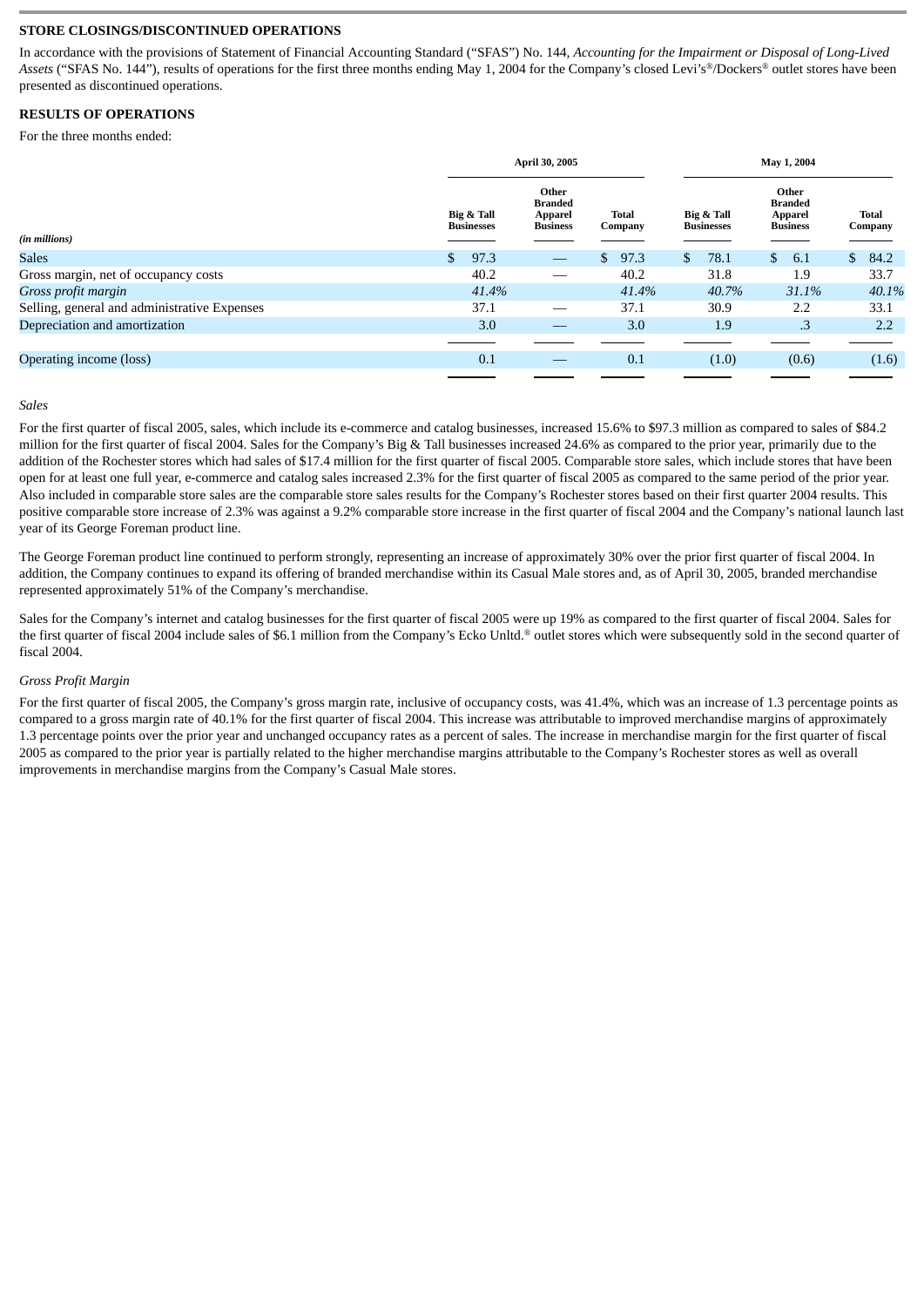## *Selling, General and Administrative Expenses*

Selling, general and administrative ("SG&A") expenses as a percentage of sales for the first quarter of fiscal 2005 were 38.2% of sales as compared to 39.4% for the first quarter of fiscal 2004. This decrease in SG&A expenses as a percentage of sales was primarily due to more efficient marketing expenditures during the first quarter of fiscal 2005 as compared to fiscal 2004. During the first quarter of fiscal 2004, the Company expensed approximately \$4.6 million in a national marketing campaign of George Foreman and the introduction of the George Foreman product lines of clothing.

#### *Interest Expense, Net*

Net interest expense was \$2.0 million for the first quarter of fiscal 2005 as compared to \$2.2 million for the first quarter of fiscal 2004. This decrease was the result of the Company's amendment to its revolving line of credit in the third quarter of fiscal 2004 and the early prepayment of its remaining 2010 senior subordinated notes in the second quarter of fiscal 2004 which has resulted in an overall reduced interest rate. This rate decrease was partially offset by an increase in average borrowings for the first quarter of fiscal 2005 over the first quarter of fiscal 2004, which was primarily related to borrowings in the third quarter of fiscal 2004 to fund the Company's acquisition of Rochester.

# *Discontinued Operations*

In accordance with the provisions of SFAS 144, the Company's discontinued operations for the first quarter of fiscal 2004 reflect the operating results for the Company's Levi's®/Dockers® outlet stores which were subsequently closed or sold during fiscal 2004. For more detail on the results of discontinued operations, see Note 5 to the Consolidated Financial Statements.

# *Income Taxes*

At April 30, 2005, the Company had total gross deferred tax assets of approximately \$43.3 million, which are fully reserved. These tax assets principally relate to federal net operating loss carryforwards that expire from 2017 through 2024. The ability to reduce the Company's corresponding valuation allowance of \$43.3 million in the future is dependent upon the Company's ability to achieve sustained taxable income.

# *Net Loss*

For the first quarter of fiscal 2005 the Company had a net loss of \$1.8 million, or \$0.05 per diluted share, as compared to a net loss of \$5.1 million, or \$0.15 per diluted share, for the first quarter of fiscal 2004.

# *Inventory*

At April 30, 2005, total inventory equaled \$92.2 million compared to \$109.8 million at May 30, 2004. The decrease in inventory over the prior year is due to approximately \$33.7 million related to the closure and divesture in fiscal 2004 of the Company's Levi's®/Dockers® outlet stores and its Ecko Unltd.® stores. This decrease is partially offset by an increase of approximately \$14.5 million from the addition of the Company's Rochester Big & Tall stores.

# **SEASONALITY**

Historically and consistent with the retail industry, the Company has experienced seasonal fluctuations in revenues and income, with increases traditionally occurring during the Company's third and fourth quarters as a result of the "Fall" and "Holiday" seasons.

# **LIQUIDITY AND CAPITAL RESOURCES**

The Company's primary cash needs are for working capital (essentially inventory requirements) and capital expenditures. Specifically, the Company's capital expenditure program includes projects for new store openings, remodeling, downsizing or combining existing stores, and improvements and integration of its systems infrastructure. The Company expects that cash flow from operations, external borrowings and trade credit will enable it to finance its current working capital and expansion requirements. The Company has financed its working capital requirements, store expansion program, stock repurchase programs and acquisitions with cash flow from operations, external borrowings,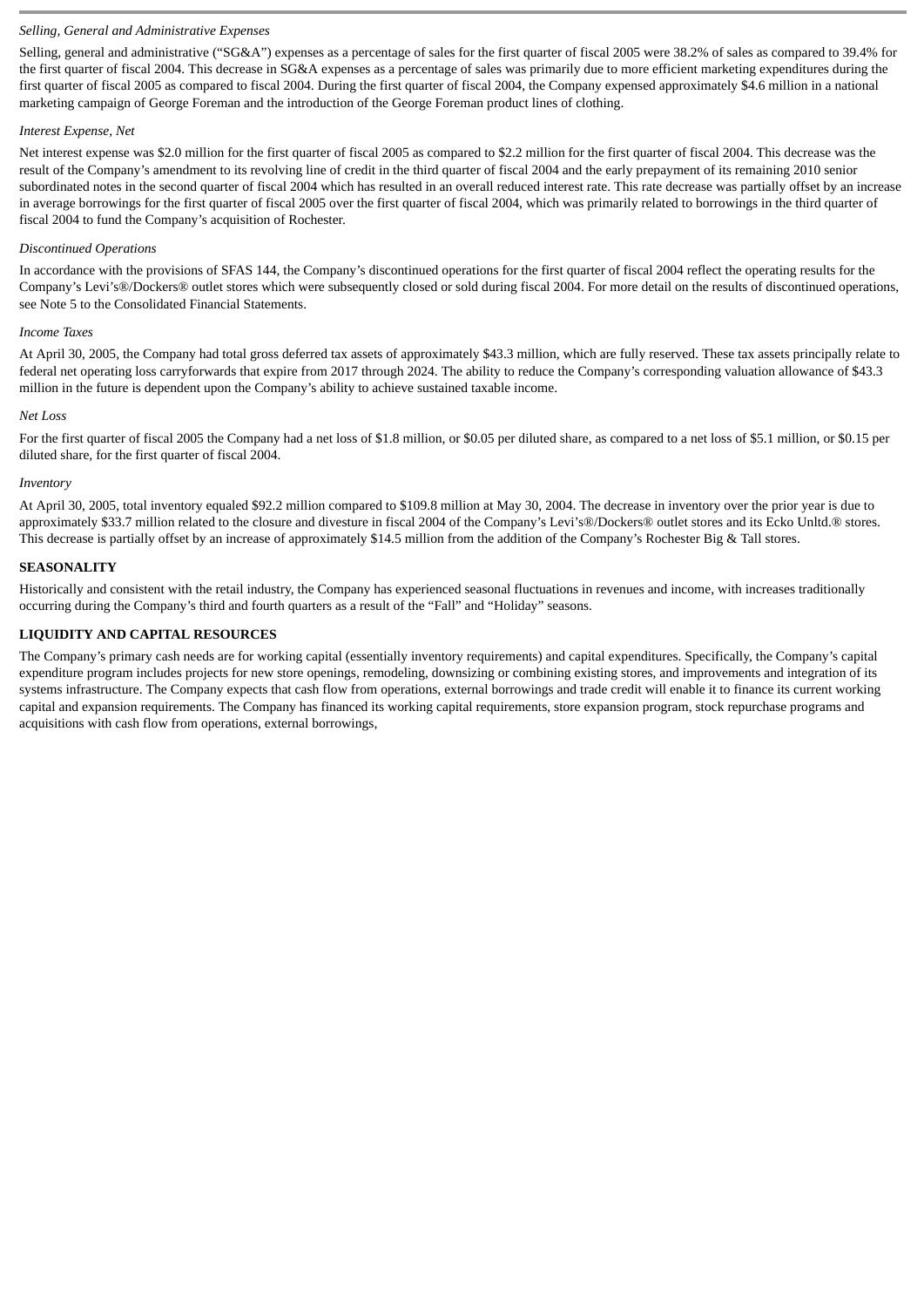and proceeds from equity and debt offerings. The Company's objective is to maintain a positive cash flow after capital expenditures such that it can support its growth activities with operational cash flows and without the use of incurring any additional debt.

For the first three months of fiscal 2005, cash used by operating activities was \$4.7 million as compared to \$10.2 million for the corresponding period of the prior year. The improvement in cash flow from operations for the first quarter of fiscal 2005 as compared to fiscal 2004 was primarily due to the improved profitability of the Company during the first quarter of fiscal 2005.

In addition to cash flow from operations, the Company's other primary source of working capital is its credit facility with Bank of America Retail Group, Inc., which was most recently amended on October 29, 2004 in connection with the Rochester Acquisition (the "Amended Credit Facility"). The Amended Credit Facility continues to principally provide for a total commitment of \$90 million with the ability to issue documentary and standby letters of credits of up to \$20 million. The maturity date of the Amended Credit Facility was extended to October 29, 2007 and is subject to prepayment penalties through October 29, 2006. Borrowings under the Amended Credit Facility bear interest at variable rates based on Bank of America Bank's prime rate or the London Interbank Offering Rate ("LIBOR") and vary depending on the Company's levels of excess availability. The amendment lowered the Company's interest costs under the Amended Credit Facility by approximately 25 basis points depending on its level of excess availability. The Company's ability to borrow under the Amended Credit Facility is determined using an availability formula based on eligible assets, with increased advance rates based on seasonality.

At April 30, 2005, the Company had borrowings outstanding under the Amended Credit Facility of \$27.4 million and outstanding standby letters of credit of \$2.0 million, with no outstanding documentary letters of credit. Average borrowings outstanding under this facility during the first three months of fiscal 2005 were approximately \$23.8 million, resulting in an average unused excess availability of approximately \$36.9 million. Unused excess availability at April 30, 2004 was \$42.9 million.

#### Capital Expenditures

The following table sets forth the stores opened and related square footage at April 30, 2005 and May 1, 2004, respectively:

|                                                 | At April 30, 2005       |                       |                         | At May 1, 2004        |  |
|-------------------------------------------------|-------------------------|-----------------------|-------------------------|-----------------------|--|
| <b>Store Concept</b>                            | <b>Number of Stores</b> | <b>Square Footage</b> | <b>Number of Stores</b> | <b>Square Footage</b> |  |
| (square footage in thousands)                   |                         |                       |                         |                       |  |
| Casual Male Big & Tall retail and outlet stores | 495                     | 3.417                 | 487                     | 3,404                 |  |
| Rochester Big & Tall                            | 22                      | 7,813                 |                         |                       |  |
| Sears Canada                                    | 13                      | 1,160                 |                         |                       |  |
| Levi's®/Dockers® outlet Stores                  |                         |                       | 55                      | 9,528                 |  |
| Ecko Unltd. <sup>®</sup> outlet stores          |                         |                       | 25                      | 3,839                 |  |
|                                                 |                         |                       |                         |                       |  |
| <b>Total Stores</b>                             | 530                     | 12,390                | 567                     | 16,771                |  |

Total cash outlays for capital expenditures for the first three months of fiscal 2005 were \$1.8 million as compared to \$4.3 million for the first three months of fiscal 2004. Below is a summary of store openings and closings since January 29, 2005:

| <b>Casual Male</b> | Rochester<br>Big & Tall | <b>Sears</b><br>Canada | <b>Total stores</b> |
|--------------------|-------------------------|------------------------|---------------------|
|                    |                         |                        |                     |
| 492                | 22                      | 13                     | 527                 |
|                    |                         |                        |                     |
| 5                  |                         |                        | 5                   |
| (2)                |                         |                        | (2)                 |
|                    |                         |                        |                     |
| 495                | 22                      | 13                     | 530                 |
|                    |                         |                        |                     |
| 7                  |                         |                        |                     |
|                    |                         |                        |                     |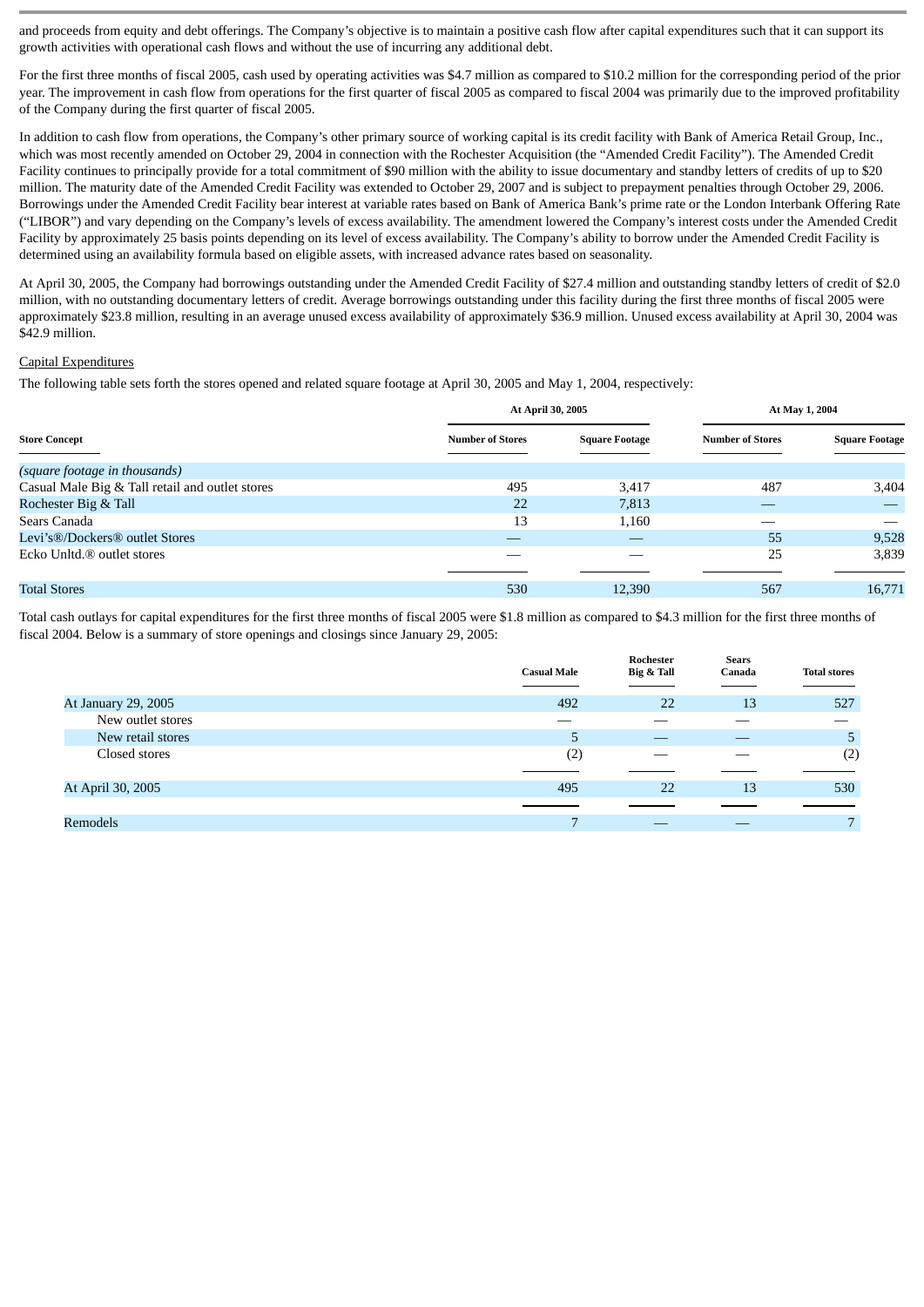The Company expects that its total capital expenditures for fiscal 2005 will be approximately \$14.0 million, of which approximately \$5.6 million will relate to store expansion. Included in store expansion are funds to remodel an additional 50 of the Company's existing Casual Male Big & Tall retail stores at an estimated \$35,000 to \$45,000 for each location, including store signage and fixtures. The Company currently plans to open a combination of 12 new Casual Male Big & Tall retail and outlet stores and 3 Rochester Big & Tall stores in fiscal 2005. Another \$7.0 million of the 2005 budget is expected to be used for system infrastructure and upgrades specifically related to the roll-out of the Company's new point of sale system and its new customer relationship management package. Also included are funds to integrate the Rochester stores onto the Casual Male framework.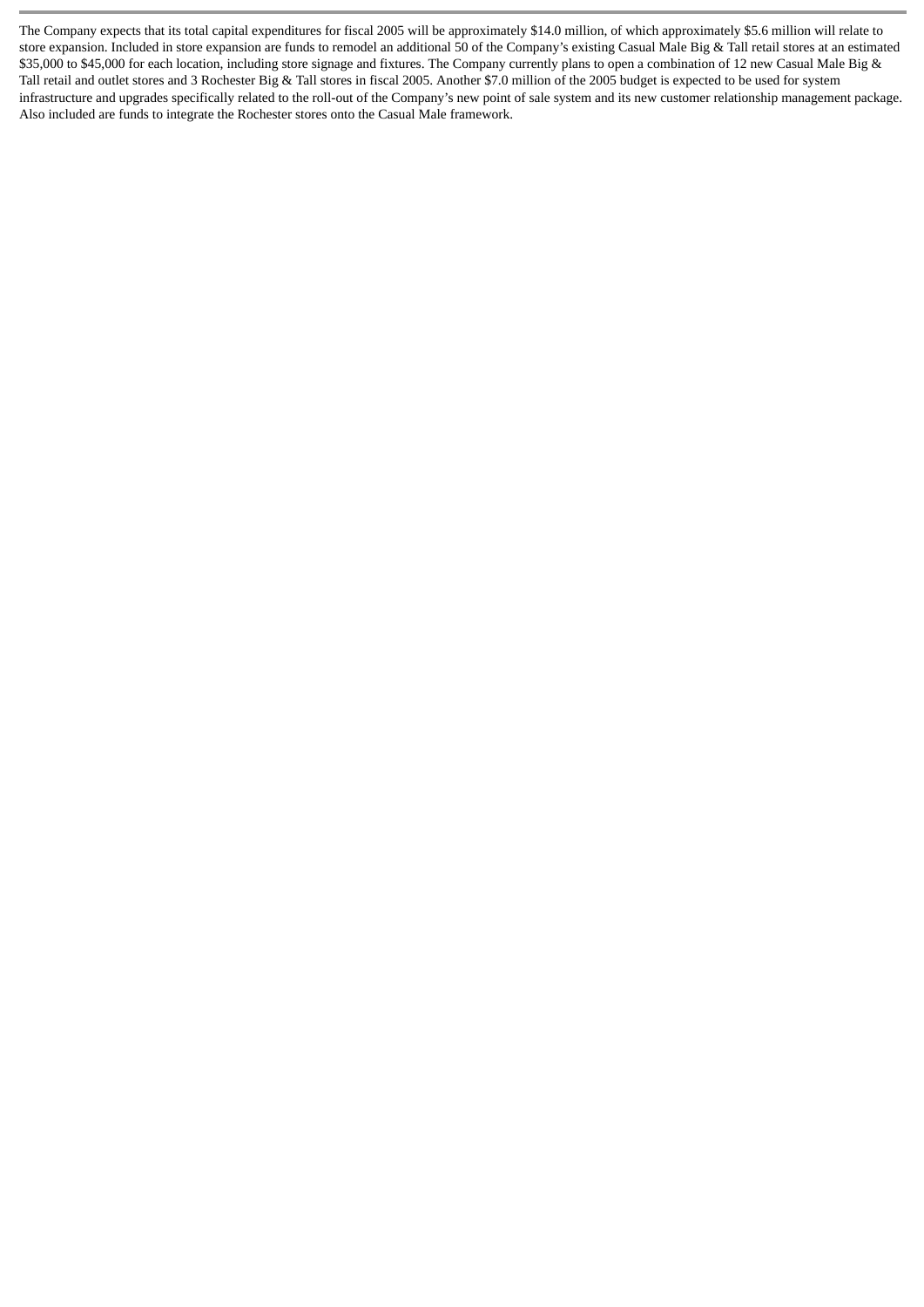## **Item 3. Quantitative and Qualitative Disclosures About Market Risk.**

In the normal course of business, the financial position and results of operations of the Company are routinely subject to a variety of risks, including market risk associated with interest rate movements on borrowings and foreign currency fluctuations. The Company regularly assesses these risks and has established policies and business practices to protect against the adverse effects of these and other potential exposures.

## Interest Rates

The Company utilizes cash from operations and the Amended Credit Facility to fund its working capital needs. The Amended Credit Facility is not used for trading or speculative purposes. In addition, the Company has available letters of credit as sources of financing for its working capital requirements. Borrowings under the Amended Credit Facility, which expires in October 29, 2007, bear interest at variable rates based on Fleet National Bank's prime rate or the London Interbank Offering Rate ("LIBOR"). At April 30, 2005, the Company had outstanding LIBOR contracts with rates ranging from 4.64% to 4.80% and the interest rate on its prime based borrowings was 6.00%. Based upon a sensitivity analysis as of April 30, 2005, assuming average outstanding borrowing during fiscal 2005 of \$23.8 million, a 50 basis point increase in the prime based interest rates would have resulted in a potential increase in interest expense of approximately \$119,000.

# Foreign Currency

The Company's Sears Canada store locations conduct business in Canadian dollars and the Company's Rochester Big & Tall Clothing store located in London, England conducts business in British pounds. If the value of the Canadian dollar or the British pound against the U.S. dollar weakens, the revenues and earnings of these stores will be reduced when they are translated to U.S. dollars. Also, the value of these assets to U.S. dollars may decline. As of April 30, 2005, sales from the Company's Sears Canada stores and its London Rochester Big & Tall store were immaterial to consolidated sales. As such, the Company believes that movement in foreign currency exchange rates will not have a material adverse affect on the financial position or results of operations of the Company.

# **Item 4. Controls and Procedures.**

# Evaluation of Disclosure Controls and Procedures

As required by Rule 13a-15 under the Securities Exchange Act of 1934, as amended (the "Exchange Act"), the Company's management, under the supervision and with the participation of the Company's Chief Executive Officer and Chief Financial Officer, evaluated the effectiveness of the Company's disclosure controls and procedures (as defined in Rules 13a-15(e) and 15d-15(e) under the Exchange Act) as of April 30, 2005. Disclosure controls and procedures include, without limitation, controls and procedures designed to ensure that information required to be disclosed by a company in the reports that it files or submits under the Exchange Act is accumulated and communicated to the company's management, including its principal executive and principal financial officers, as appropriate to allow timely decisions regarding required disclosure. Management recognizes that any controls and procedures, no matter how well designed and operated, can provide only reasonable assurance of achieving their objectives and management necessarily applies its judgment in evaluating the cost-benefit relationship of possible controls and procedures. Based on this evaluation, the Company's Chief Executive Officer and Chief Financial Officer concluded that, as of April 30, 2005, the Company's disclosure controls and procedures were effective, in that they provide reasonable assurance that information required to be disclosed by the Company in the reports that it files or submits under the Exchange Act is recorded, processed, summarized and reported within the time periods specified in the SEC's rules and forms.

# Changes in Internal Control over Financial Reporting

No change in the Company's internal control over financial reporting (as defined in Rules 13a-15(f) and 15d-15(f) under the Exchange Act) occurred during the quarter ended April 30, 2005 that has materially affected, or is reasonably likely to materially affect, the Company's internal control over financial reporting.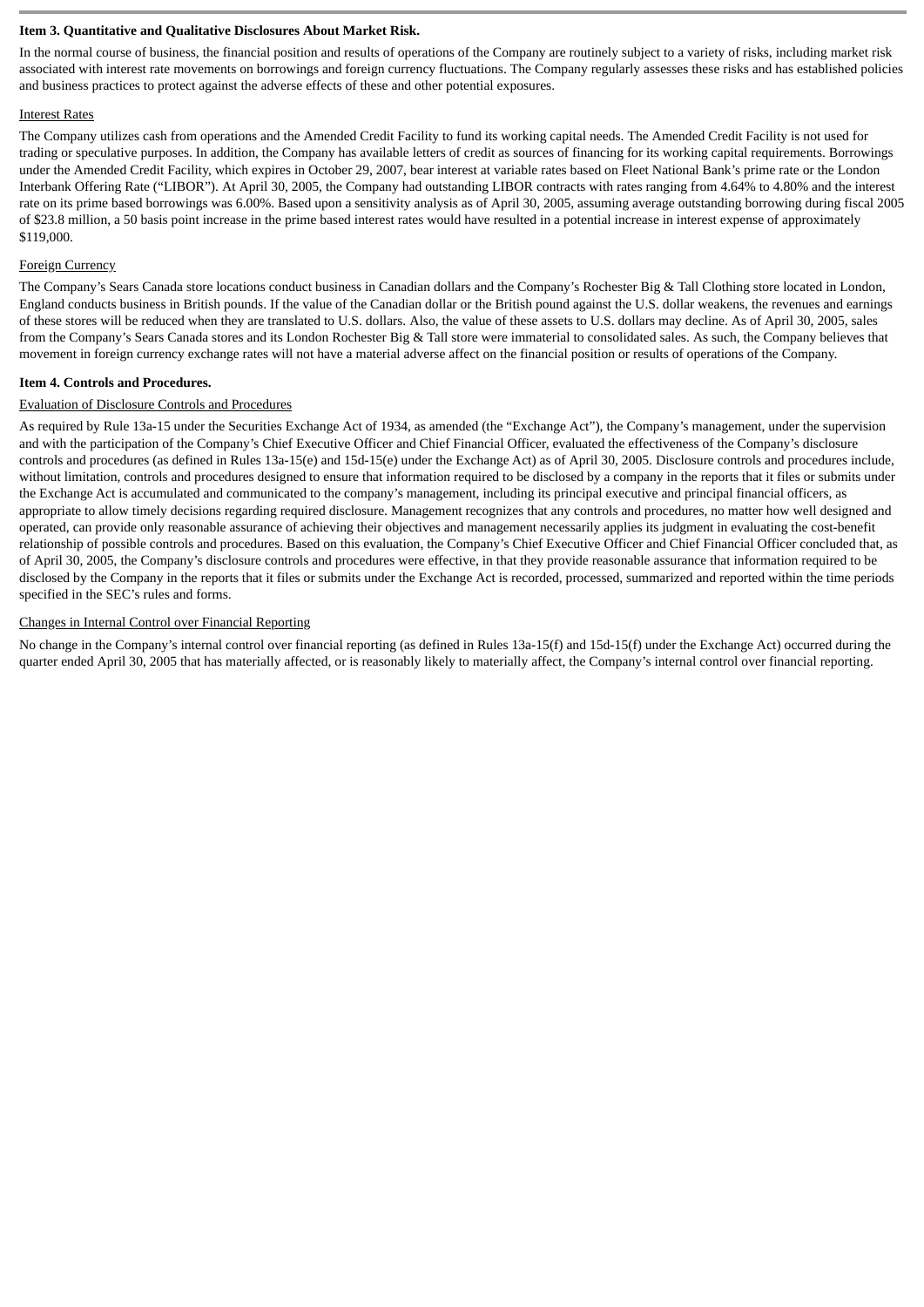## **PART II. OTHER INFORMATION**

#### **Item 1. Legal Proceedings.**

There have been no material developments in the legal proceedings reported in the Company's Annual Report on Form 10-K for the fiscal year ended January 29, 2005.

#### **Item 2. Unregistered Sales of Equity Securities and Use of Proceeds.**

None.

#### **Item 3. Default Upon Senior Securities.**

None.

#### **Item 4. Submission of Matters to a Vote of Security Holders.**

None.

#### **Item 5. Other Information.**

None.

#### **Item 6. Exhibits.**

- 31.1 Certification of the Chief Executive Officer of the Company pursuant to Rule 13a-14(a) under the Securities Exchange Act of 1934.
- 31.2 Certification of the Chief Financial Officer of the Company pursuant to Rule 13a-14(a) under the Securities Exchange Act of 1934.
- 32.1 Certification of Chief Executive Officer pursuant to 18 U.S.C. Section 1350, as adopted pursuant to Section 906 of the Sarbanes-Oxley Act of 2002.
- 32.2 Certification of Chief Financial Officer pursuant to 18 U.S.C. Section 1350, as adopted pursuant to Section 906 of the Sarbanes-Oxley Act of 2002.
- 99.1 Certain cautionary statements of the Company to be taken into account in conjunction with consideration and review of the Company's publiclydisseminated documents (including oral statements made by others on behalf of the Company) that include forward-looking information (included as Exhibit 99.1 to the Company's Current Report on Form 8-K filed on April 8, 2005, and incorporated herein by reference).\*

\* Previously filed with the Securities and Exchange Commission.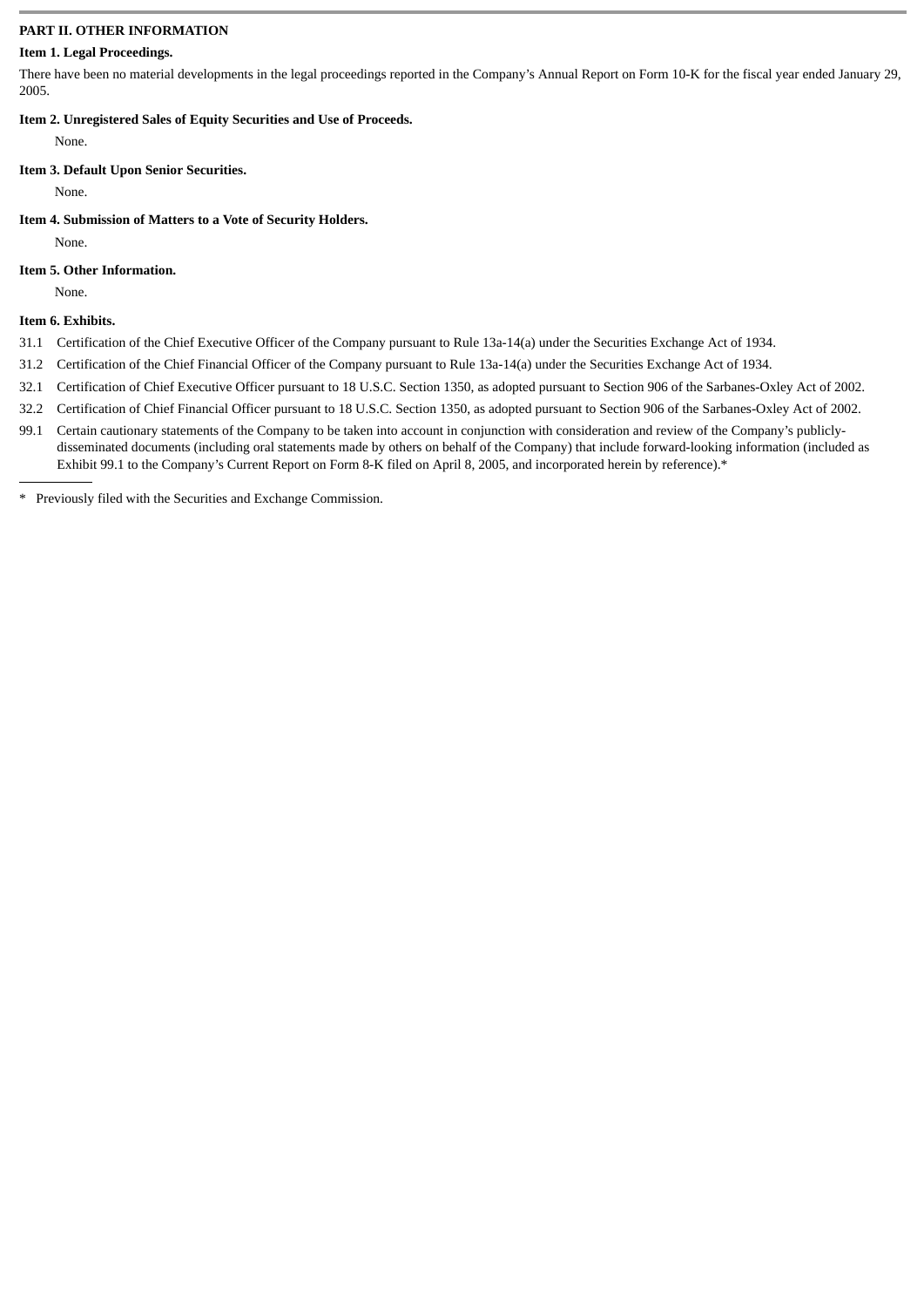SIGNATURES

Pursuant to the requirements of the Securities Exchange Act of 1934, the Registrant has duly caused this report to be signed on its behalf by the undersigned thereunto duly authorized.

CASUAL MALE RETAIL GROUP, INC.

Date: June 6, 2005 By: /S/ DENNIS R. HERNREICH

Dennis R. Hernreich Executive Vice President and Chief Financial Officer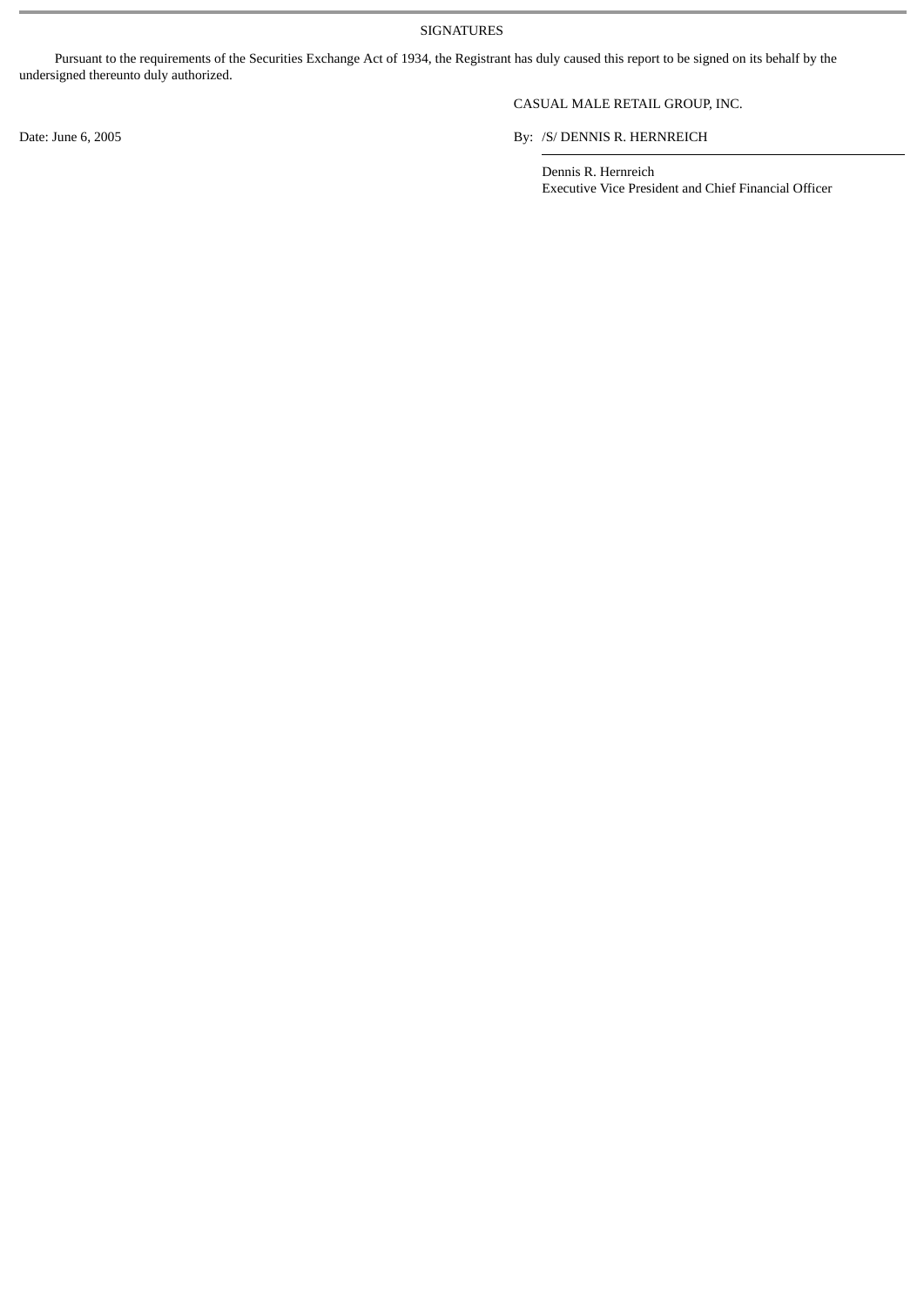#### **CERTIFICATION**

I, David A. Levin, certify that:

- 1. I have reviewed this quarterly report on Form 10-Q of Casual Male Retail Group, Inc.;
- 2. Based on my knowledge, this report does not contain any untrue statement of a material fact or omit to state a material fact necessary to make the statements made, in light of the circumstances under which such statements were made, not misleading with respect to the period covered by this report;
- 3. Based on my knowledge, the financial statements, and other financial information included in this report, fairly present in all material respects the financial condition, results of operations and cash flows of the registrant as of, and for, the periods presented in this report;
- 4. The registrant's other certifying officer(s) and I are responsible for establishing and maintaining disclosure controls and procedures (as defined in Exchange Act Rules 13a-15(e) and 15d-15(e)) and internal control over financial reporting (as defined in Exchange Act Rules 13a-15(f) and 15d-15(f)) for the registrant and have:
	- a) Designed such disclosure controls and procedures, or caused such disclosure controls and procedures to be designed under our supervision, to ensure that material information relating to the registrant, including its consolidated subsidiaries, is made known to us by others within those entities, particularly during the period in which this report is being prepared;
	- b) Designed such internal control over financial reporting, or caused such internal control over financial reporting to be designed under our supervision, to provide reasonable assurance regarding the reliability of financial reporting and the preparation of financial statements for external purposes in accordance with generally accepted accounting principles;
	- c) Evaluated the effectiveness of the registrant's disclosure controls and procedures and presented in this report our conclusions about the effectiveness of the disclosure controls and procedures, as of the end of the period covered by this report based on such evaluation; and
	- d) Disclosed in this report any change in the registrant's internal control over financial reporting that occurred during the registrant's most recent fiscal quarter (the registrant's fourth fiscal quarter in the case of an annual report) that has materially affected, or is reasonably likely to materially affect, the registrant's internal control over financial reporting; and
- 5. The registrant's other certifying officer(s) and I have disclosed, based on our most recent evaluation of internal control over financial reporting, to the registrant's auditors and the audit committee of the registrant's board of directors (or persons performing the equivalent functions):
	- a) All significant deficiencies and material weaknesses in the design or operation of internal control over financial reporting which are reasonably likely to adversely affect the registrant's ability to record, process, summarize and report financial information; and
	- b) Any fraud, whether or not material, that involves management or other employees who have a significant role in the registrant's internal control over financial reporting.

Date: June 6, 2005

/s/ DAVID A. LEVIN

David A. Levin Chief Executive Officer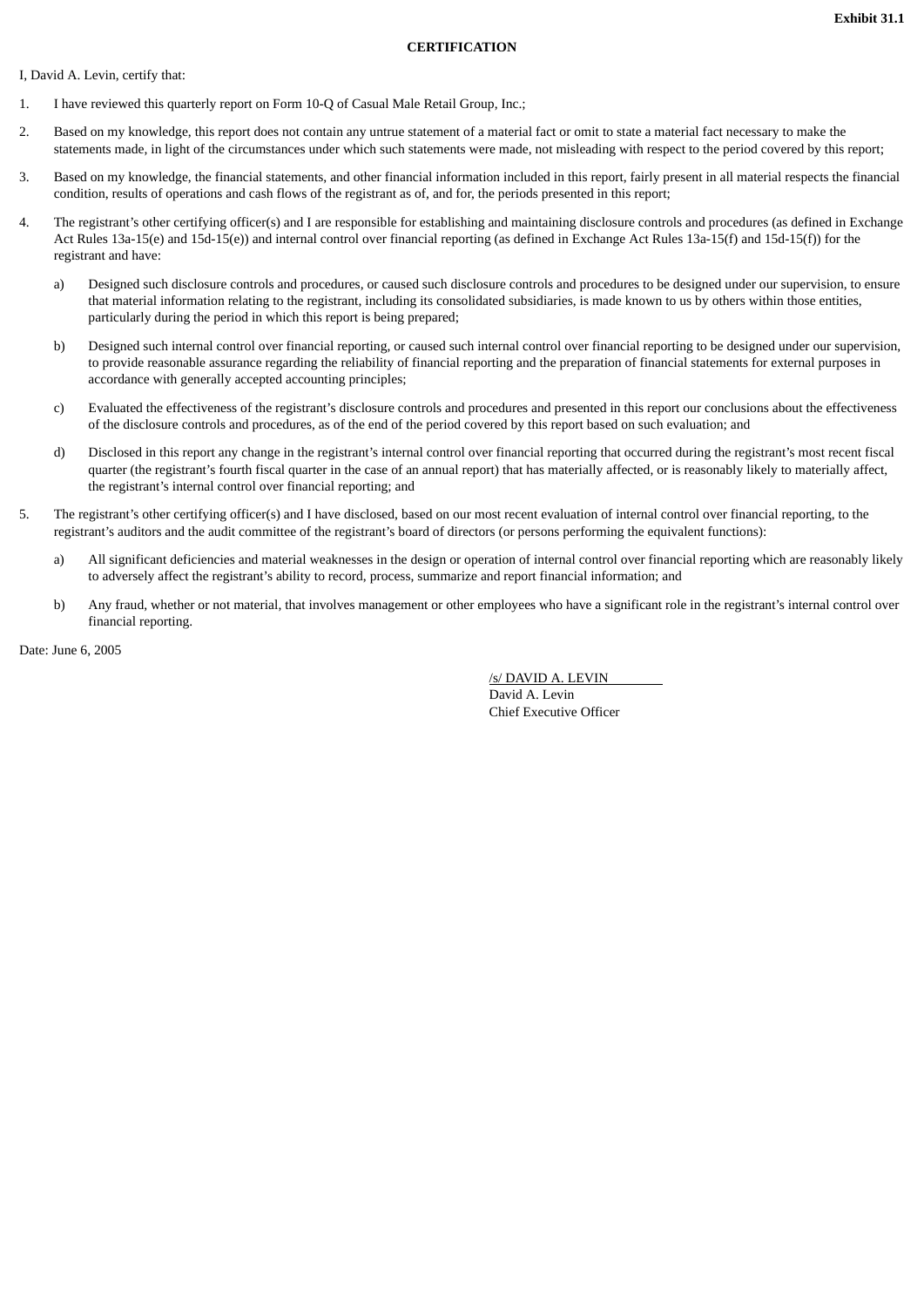#### **CERTIFICATION**

I, Dennis R. Hernreich, certify that:

- 1. I have reviewed this quarterly report on Form 10-Q of Casual Male Retail Group, Inc.;
- 2. Based on my knowledge, this report does not contain any untrue statement of a material fact or omit to state a material fact necessary to make the statements made, in light of the circumstances under which such statements were made, not misleading with respect to the period covered by this report;
- 3. Based on my knowledge, the financial statements, and other financial information included in this report, fairly present in all material respects the financial condition, results of operations and cash flows of the registrant as of, and for, the periods presented in this report;
- 4. The registrant's other certifying officer(s) and I are responsible for establishing and maintaining disclosure controls and procedures (as defined in Exchange Act Rules 13a-15(e) and 15d-15(e)) and internal control over financial reporting (as defined in Exchange Act Rules 13a-15(f) and 15d-15(f)) for the registrant and have:
	- a) Designed such disclosure controls and procedures, or caused such disclosure controls and procedures to be designed under our supervision, to ensure that material information relating to the registrant, including its consolidated subsidiaries, is made known to us by others within those entities, particularly during the period in which this report is being prepared;
	- b) Designed such internal control over financial reporting, or caused such internal control over financial reporting to be designed under our supervision, to provide reasonable assurance regarding the reliability of financial reporting and the preparation of financial statements for external purposes in accordance with generally accepted accounting principles;
	- c) Evaluated the effectiveness of the registrant's disclosure controls and procedures and presented in this report our conclusions about the effectiveness of the disclosure controls and procedures, as of the end of the period covered by this report based on such evaluation; and
	- d) Disclosed in this report any change in the registrant's internal control over financial reporting that occurred during the registrant's most recent fiscal quarter (the registrant's fourth fiscal quarter in the case of an annual report) that has materially affected, or is reasonably likely to materially affect, the registrant's internal control over financial reporting; and
- 5. The registrant's other certifying officer(s) and I have disclosed, based on our most recent evaluation of internal control over financial reporting, to the registrant's auditors and the audit committee of the registrant's board of directors (or persons performing the equivalent functions):
	- a) All significant deficiencies and material weaknesses in the design or operation of internal control over financial reporting which are reasonably likely to adversely affect the registrant's ability to record, process, summarize and report financial information; and
	- b) Any fraud, whether or not material, that involves management or other employees who have a significant role in the registrant's internal control over financial reporting.

Date: June 6, 2005

/s/ DENNIS R. HERNREICH Dennis R. Hernreich Chief Financial Officer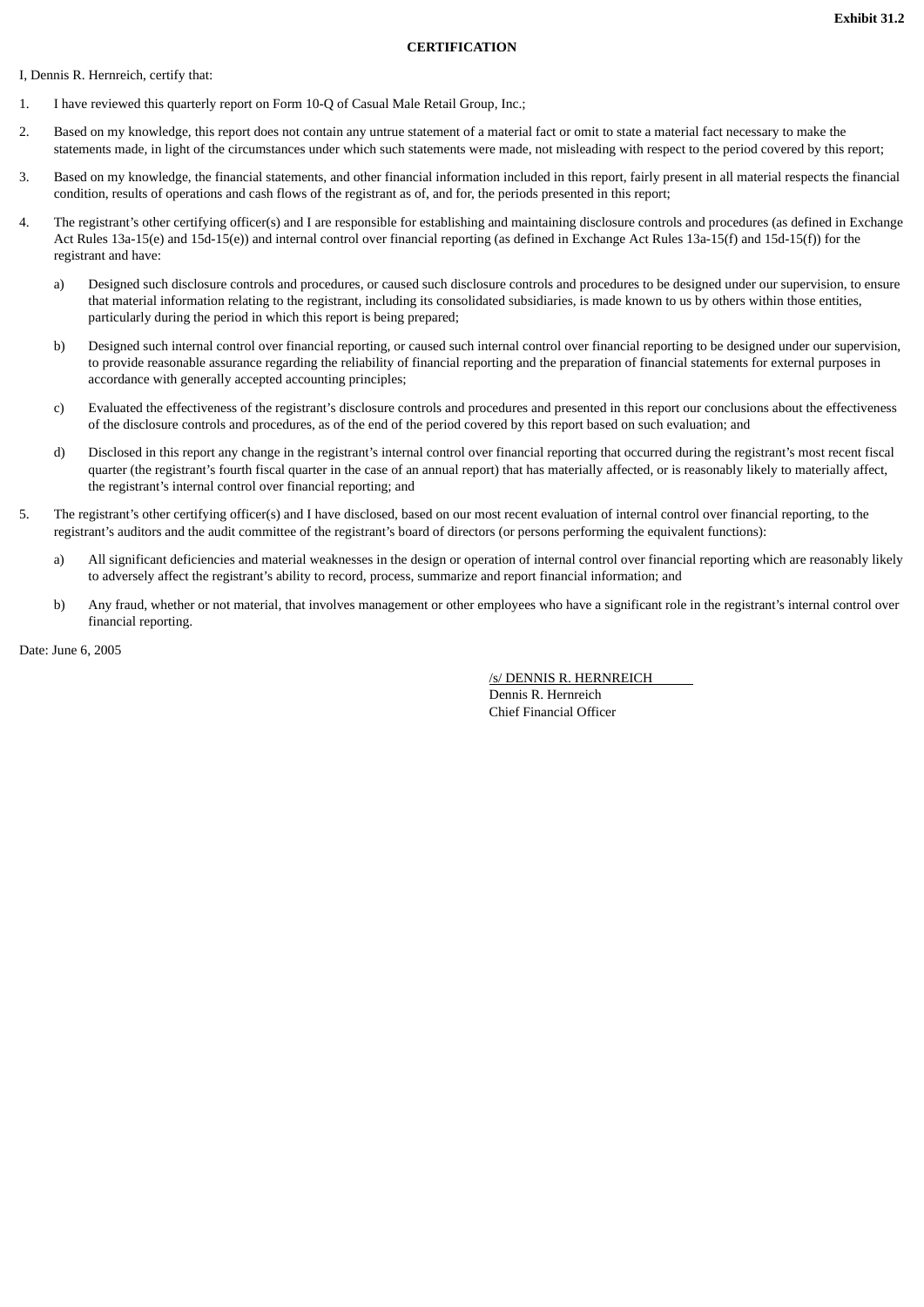## **CERTIFICATION PURSUANT TO 18 U.S.C. SECTION 1350, AS ADOPTED PURSUANT TO SECTION 906 OF THE SARBANES-OXLEY ACT OF 2002**

In connection with the Quarterly Report on Form 10-Q of Casual Male Retail Group, Inc. (the "Company") for the period ended April 30, 2005, as filed with the Securities and Exchange Commission on the date hereof (the "Report"), I, David A. Levin, Chief Executive Officer of the Company, certify pursuant to 18 U.S.C. § 1350, as adopted pursuant to § 906 of the Sarbanes-Oxley Act of 2002, that:

- (1) The Report fully complies with the requirements of section 13(a) or 15(d) of the Securities Exchange Act of 1934, as amended (the "Exchange Act"); and
- (2) The information contained in the Report fairly presents, in all material respects, the financial condition and results of operations of the Company.

This certification is being furnished as an exhibit to the Report pursuant to 18 U.S.C. Section 1350, as adopted pursuant to Section 906 of the Sarbanes-Oxley Act of 2002, and shall not be deemed "filed" for purposes of Section 18 of the Exchange Act, or otherwise subject to the liability of that section. This certification will not be deemed to be incorporated by reference into any filing under the Securities Act of 1933, as amended, or the Exchange Act, regardless of any general incorporation language in such filing, except to the extent that the Company specifically incorporates this certification by reference.

Dated: June 6, 2005 /s/ DAVID A. LEVIN David A. Levin Chief Executive Officer

*A signed original of this written statement required by Section 906, or other document authenticating, acknowledging, or otherwise adopting the signature that appears in typed form within the electronic version of this written statement required by Section 906, has been provided to the Company and will be retained by the Company and furnished to the Securities and Exchange Commission or its staff upon request.*